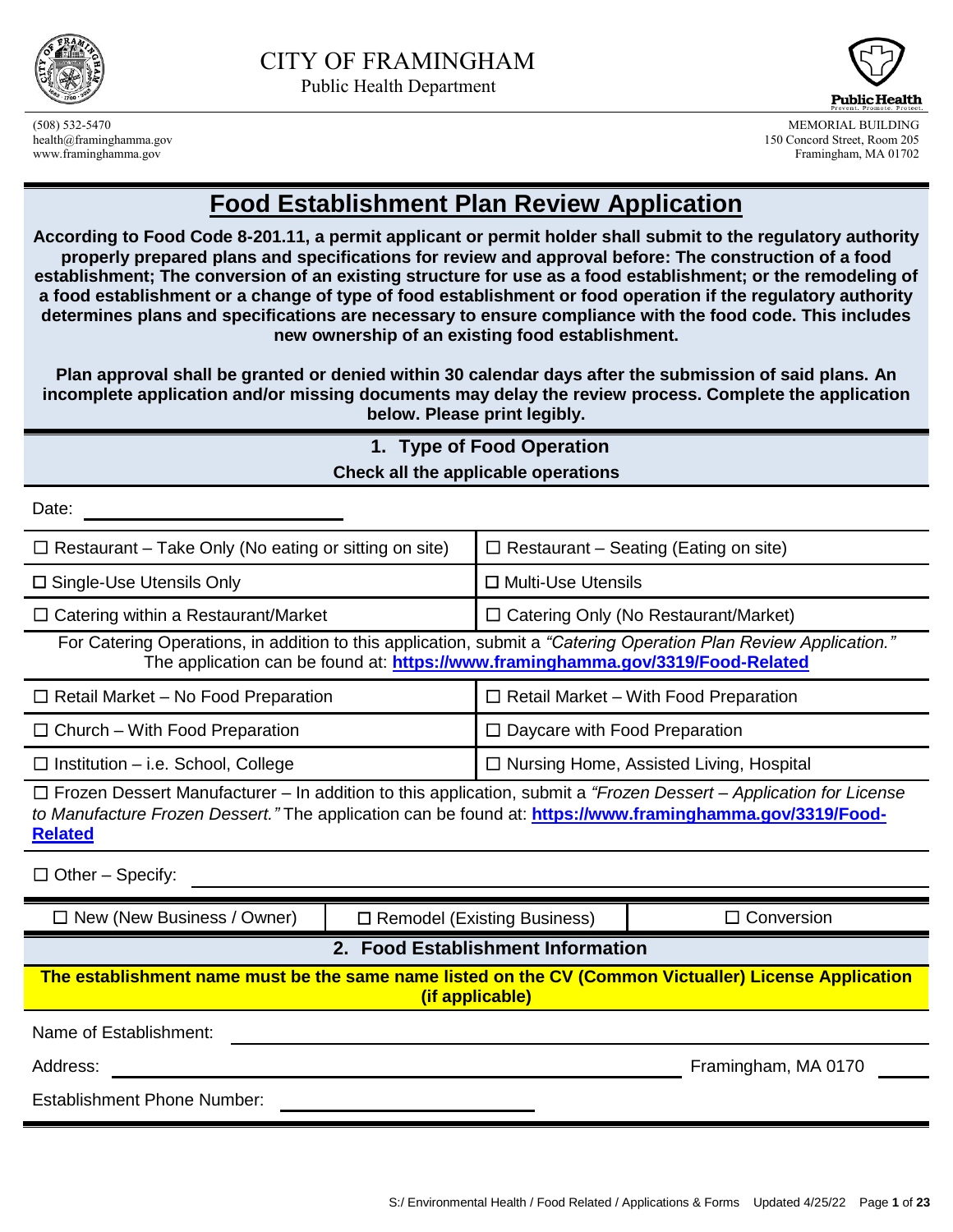#### **3. Owner Information**

|                                                                                                                                                                                                                                                                                                                                                                                                                                                                                                                                 | <b>UWIICI IIIIUIIIIAUUII</b>                                                                                      |                                                 |  |                                 |                                                                                                                                                                                                                                                                                                                                                                                                                                                             |                  |              |
|---------------------------------------------------------------------------------------------------------------------------------------------------------------------------------------------------------------------------------------------------------------------------------------------------------------------------------------------------------------------------------------------------------------------------------------------------------------------------------------------------------------------------------|-------------------------------------------------------------------------------------------------------------------|-------------------------------------------------|--|---------------------------------|-------------------------------------------------------------------------------------------------------------------------------------------------------------------------------------------------------------------------------------------------------------------------------------------------------------------------------------------------------------------------------------------------------------------------------------------------------------|------------------|--------------|
|                                                                                                                                                                                                                                                                                                                                                                                                                                                                                                                                 |                                                                                                                   |                                                 |  |                                 | The owner must be the same as the owner listed on CV License Application (if applicable)                                                                                                                                                                                                                                                                                                                                                                    |                  |              |
|                                                                                                                                                                                                                                                                                                                                                                                                                                                                                                                                 | Name of Owner(s):                                                                                                 |                                                 |  |                                 |                                                                                                                                                                                                                                                                                                                                                                                                                                                             |                  |              |
|                                                                                                                                                                                                                                                                                                                                                                                                                                                                                                                                 | <b>Mailing Address:</b>                                                                                           | <u> 1980 - Johann John Stone, mars et al. (</u> |  |                                 |                                                                                                                                                                                                                                                                                                                                                                                                                                                             |                  |              |
|                                                                                                                                                                                                                                                                                                                                                                                                                                                                                                                                 | Phone Number:                                                                                                     |                                                 |  | Email:                          | <u> 1989 - Johann John Stone, meil in der Stone und der Stone und der Stone und der Stone und der Stone und der </u>                                                                                                                                                                                                                                                                                                                                        |                  |              |
|                                                                                                                                                                                                                                                                                                                                                                                                                                                                                                                                 |                                                                                                                   |                                                 |  | 4. Applicant Information        |                                                                                                                                                                                                                                                                                                                                                                                                                                                             |                  |              |
|                                                                                                                                                                                                                                                                                                                                                                                                                                                                                                                                 | Name of Applicant:                                                                                                |                                                 |  |                                 |                                                                                                                                                                                                                                                                                                                                                                                                                                                             |                  |              |
|                                                                                                                                                                                                                                                                                                                                                                                                                                                                                                                                 | <b>Mailing Address:</b>                                                                                           |                                                 |  |                                 |                                                                                                                                                                                                                                                                                                                                                                                                                                                             |                  |              |
|                                                                                                                                                                                                                                                                                                                                                                                                                                                                                                                                 | Phone Number:                                                                                                     |                                                 |  | Email:                          | <u> 1980 - Johann Barbara, martxa alemaniar arg</u>                                                                                                                                                                                                                                                                                                                                                                                                         |                  |              |
|                                                                                                                                                                                                                                                                                                                                                                                                                                                                                                                                 | $\Box$ Owner                                                                                                      | □ General Manager                               |  | $\Box$ Manager                  | $\Box$ Contractor                                                                                                                                                                                                                                                                                                                                                                                                                                           | $\Box$ Architect |              |
| Title:                                                                                                                                                                                                                                                                                                                                                                                                                                                                                                                          | $\Box$ Other - Specify:                                                                                           |                                                 |  |                                 |                                                                                                                                                                                                                                                                                                                                                                                                                                                             |                  |              |
|                                                                                                                                                                                                                                                                                                                                                                                                                                                                                                                                 |                                                                                                                   |                                                 |  | 5. Hours of Operation           |                                                                                                                                                                                                                                                                                                                                                                                                                                                             |                  |              |
| Mon                                                                                                                                                                                                                                                                                                                                                                                                                                                                                                                             |                                                                                                                   | Tues Wed Thu Fri                                |  |                                 | Sat                                                                                                                                                                                                                                                                                                                                                                                                                                                         | Sun              |              |
|                                                                                                                                                                                                                                                                                                                                                                                                                                                                                                                                 |                                                                                                                   |                                                 |  | 6. Operation Information        |                                                                                                                                                                                                                                                                                                                                                                                                                                                             |                  |              |
|                                                                                                                                                                                                                                                                                                                                                                                                                                                                                                                                 |                                                                                                                   |                                                 |  |                                 | Total square feet of facility: ____________________ ft <sup>2</sup> Number of floors on which operations are conducted:                                                                                                                                                                                                                                                                                                                                     |                  |              |
|                                                                                                                                                                                                                                                                                                                                                                                                                                                                                                                                 | Maximum number of employees per shift:                                                                            |                                                 |  |                                 |                                                                                                                                                                                                                                                                                                                                                                                                                                                             |                  |              |
|                                                                                                                                                                                                                                                                                                                                                                                                                                                                                                                                 | Maximum number of employees working on a cookline:                                                                |                                                 |  |                                 |                                                                                                                                                                                                                                                                                                                                                                                                                                                             |                  |              |
|                                                                                                                                                                                                                                                                                                                                                                                                                                                                                                                                 |                                                                                                                   |                                                 |  |                                 |                                                                                                                                                                                                                                                                                                                                                                                                                                                             |                  |              |
| Maximum number of employees working in food preparation areas: _________________<br>Note: According to MA General Law Chapter 140 Section 2, Food Establishments that offers seating to the<br>public for consumption on the premises requires a Common Victualler (CV) License. Visit the following<br>website for more information: https://www.framinghamma.gov/398/Licensing                                                                                                                                                |                                                                                                                   |                                                 |  |                                 |                                                                                                                                                                                                                                                                                                                                                                                                                                                             |                  |              |
| According MA General Law, food service establishments with 25 or more seats are required to have an<br>employee trained in Anti-Choking procedures at the establishment when it is open to the public. However; the<br>Framingham Board of Health Regulations requires food establishments with any amount of seating for dining<br>to have an employee trained in Anti-Choking procedures at the establishment when it is open to the public.<br>For Choke Save classes, visit: https://www.framinghamma.gov/3319/Food-Related |                                                                                                                   |                                                 |  |                                 |                                                                                                                                                                                                                                                                                                                                                                                                                                                             |                  |              |
|                                                                                                                                                                                                                                                                                                                                                                                                                                                                                                                                 | Will there be indoor seating/dining?                                                                              | $\Box$ Yes                                      |  | Number of seats approved by CV: |                                                                                                                                                                                                                                                                                                                                                                                                                                                             | $\Box$ Unknown   | $\square$ No |
|                                                                                                                                                                                                                                                                                                                                                                                                                                                                                                                                 | Will there be outdoor seating / dining?<br>$\Box$ Yes<br>$\square$ No                                             |                                                 |  |                                 |                                                                                                                                                                                                                                                                                                                                                                                                                                                             |                  |              |
|                                                                                                                                                                                                                                                                                                                                                                                                                                                                                                                                 | Will the establishment have entertainment (example: radio, live music, television)?<br>$\Box$ Yes<br>$\square$ No |                                                 |  |                                 |                                                                                                                                                                                                                                                                                                                                                                                                                                                             |                  |              |
|                                                                                                                                                                                                                                                                                                                                                                                                                                                                                                                                 | Will the establishment apply for an alcohol license?                                                              |                                                 |  |                                 |                                                                                                                                                                                                                                                                                                                                                                                                                                                             | $\Box$ Yes       | $\square$ No |
|                                                                                                                                                                                                                                                                                                                                                                                                                                                                                                                                 | Will the establishment serve food to a highly susceptible population (HSP)?                                       |                                                 |  |                                 |                                                                                                                                                                                                                                                                                                                                                                                                                                                             | $\square$ Yes    | $\square$ No |
|                                                                                                                                                                                                                                                                                                                                                                                                                                                                                                                                 | senior center.                                                                                                    |                                                 |  |                                 | HSP means individuals who are more likely than other people in the general population to experience<br>foodborne disease because they are immunocompromised; preschool age children, or older adults. The facility<br>provides food and services such as custodial care, health care, or assisted living, such as a child or adult day<br>care center, kidney dialysis center, hospital or nursing home, or nutritional or socialization services such as a |                  |              |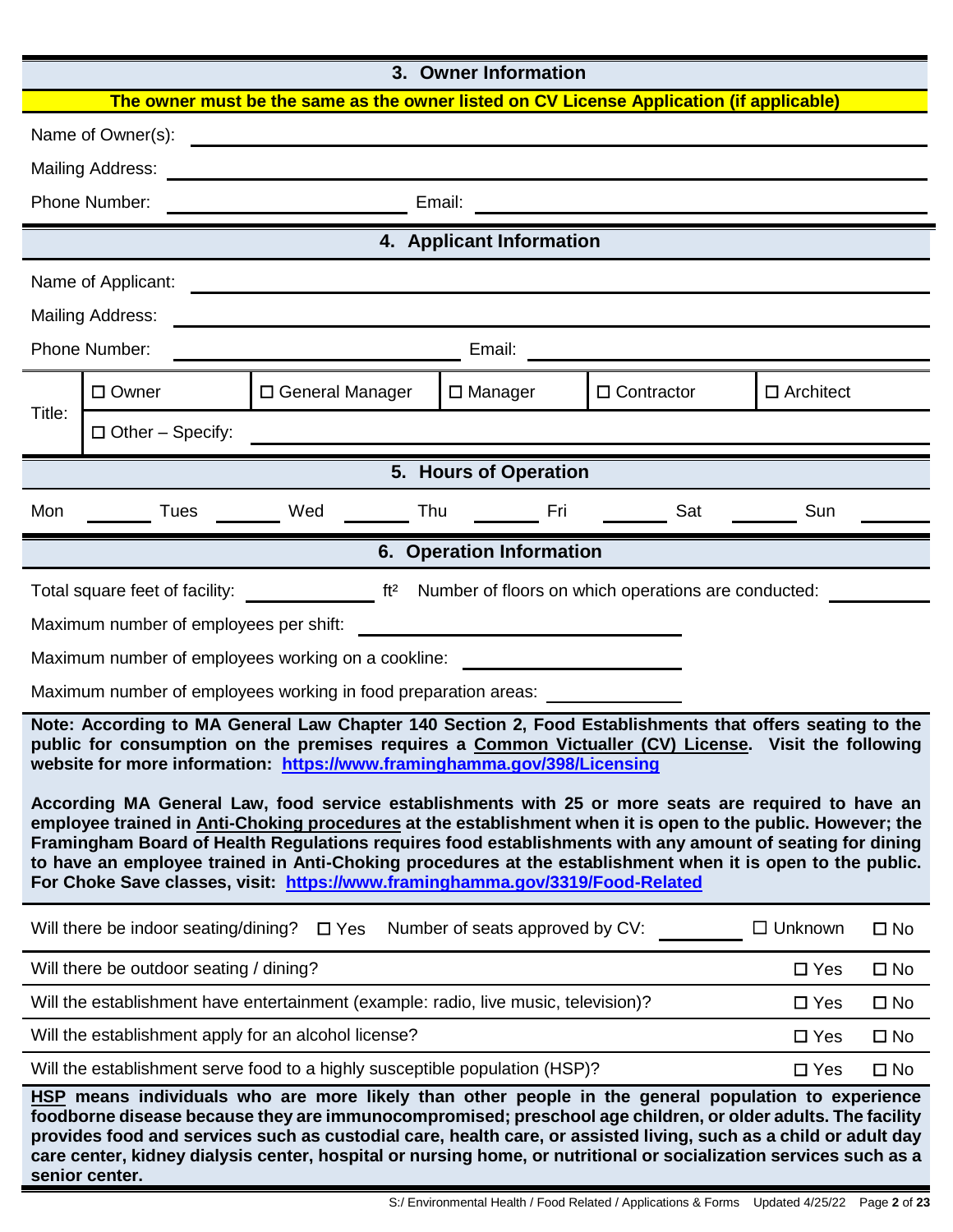| Approximately, what is the maximum number of meals that will be served?                                                                                                                                                                                                                                                                              |                                                                                   |                               |                   |               |              |
|------------------------------------------------------------------------------------------------------------------------------------------------------------------------------------------------------------------------------------------------------------------------------------------------------------------------------------------------------|-----------------------------------------------------------------------------------|-------------------------------|-------------------|---------------|--------------|
| Breakfast:                                                                                                                                                                                                                                                                                                                                           | Lunch:                                                                            |                               | Dinner:           |               |              |
|                                                                                                                                                                                                                                                                                                                                                      | <b>7. Specialized Processes</b>                                                   |                               |                   |               |              |
| <b>7A.</b> Will any of the below Special Processing Methods be used?                                                                                                                                                                                                                                                                                 | If yes, check all the special process(es) that will be used at the establishment: | $\square$ Yes<br>$\square$ No |                   |               |              |
| □ Cook-Chill                                                                                                                                                                                                                                                                                                                                         | □ Curing & Smoking for Preservation                                               |                               | $\Box$ Fermenting |               |              |
| $\Box$ Live Molluscan Shellfish Tank                                                                                                                                                                                                                                                                                                                 | $\Box$ Reduced Oxygen Packaging (ROP)                                             |                               | □ Sous Vide       |               |              |
| □ Sprouted Seeds                                                                                                                                                                                                                                                                                                                                     | □ Use of Additives to Render a Food as Non-TCS i.e. Sushi Rice                    |                               |                   |               |              |
| Some Special Processes require a HACCP (Hazard Analysis Critical Control Point) Plan and / or a Variance                                                                                                                                                                                                                                             |                                                                                   |                               |                   |               |              |
| <b>7B.</b> Will a HACCP Plan be submitted?                                                                                                                                                                                                                                                                                                           | $\Box$ Yes – Submit a copy with this application                                  |                               | $\square$ No      |               |              |
| <b>7C.</b> Will a request for a variance be requested?                                                                                                                                                                                                                                                                                               | $\Box$ Yes                                                                        | $\Box$ No                     |                   |               |              |
| If yes, complete the "Variance Request Application." For sushi operations, complete the "Variance Request to Use<br>Food Additive Application." Applications can be found at: https://www.framinghamma.gov/3319/Food-Related                                                                                                                         |                                                                                   |                               |                   |               |              |
| <b>7D.</b> Will noncontinuous cooking of raw animal products take place? $\Box$ Yes – Submit procedures                                                                                                                                                                                                                                              |                                                                                   |                               |                   | $\Box$ No     |              |
| According to FC 3-401.14, to use non-continuous cooking of raw animal foods, written procedures must be<br>submitted and approved by the regulatory authority prior to implementation. The procedures shall be<br>maintained at the food establishment and available to the FPHD (Framingham Public Health Department) agent<br><u>upon request.</u> |                                                                                   |                               |                   |               |              |
| 7E. Will Time as a Public Health Control (TPHC) be used for a working supply of TCS food(s)?                                                                                                                                                                                                                                                         |                                                                                   |                               |                   | $\square$ Yes | $\square$ No |
| According to FC 3-501.19 & 105 CMR 590.003 (D) and the Regulations of the Framingham Board of Health<br>Regulating Food Establishments, to use TPHC, written procedures shall be prepared in advance, submitted to<br>the FPHD for review and approval, maintained in the food establishment and made available to the FPHD agent<br>upon request.   |                                                                                   |                               |                   |               |              |
| If yes, complete and submit "Time as a Public Health Control (TPHC) Request Application." The application can be<br>found at: https://www.framinghamma.gov/3319/Food-Related                                                                                                                                                                         |                                                                                   |                               |                   |               |              |
|                                                                                                                                                                                                                                                                                                                                                      | 8. Food Information                                                               |                               |                   |               |              |
| 8A. Check the categories of TCS foods to be handled, prepared and served:                                                                                                                                                                                                                                                                            |                                                                                   |                               |                   |               |              |
| Thin meats, poultry, fish, eggs – (hamburger, sliced meats, fillets):                                                                                                                                                                                                                                                                                |                                                                                   |                               |                   | $\Box$ Yes    | $\square$ No |
| Thick meats, whole poultry (roast beef, whole turkey, chickens, hams):                                                                                                                                                                                                                                                                               |                                                                                   |                               |                   | $\square$ Yes | $\square$ No |
| Cold processed foods (salads, sandwiches, vegetables):                                                                                                                                                                                                                                                                                               |                                                                                   |                               |                   | $\square$ Yes | $\square$ No |
| Hot processed foods (soups, stews, rice, noodles, gravy chowders, casseroles):                                                                                                                                                                                                                                                                       |                                                                                   |                               |                   | $\Box$ Yes    | $\square$ No |
| Bakery goods (pies, custards, cream fillings and toppings:                                                                                                                                                                                                                                                                                           |                                                                                   |                               |                   | $\Box$ Yes    | $\square$ No |
| Manufacture frozen desserts and/or ice cream mix - Example soft serve ice cream, gelato                                                                                                                                                                                                                                                              |                                                                                   |                               |                   | $\square$ Yes | $\square$ No |
| If yes, an application to "Frozen Dessert - Application for License to Manufacture Frozen Desserts and / or Ice<br>Cream." The application can be found at: https://www.framinghamma.gov/3319/Food-Related                                                                                                                                           |                                                                                   |                               |                   |               |              |
| 8B. What are the projected frequencies of delivers for the following products:                                                                                                                                                                                                                                                                       |                                                                                   |                               |                   |               |              |
| Dry:                                                                                                                                                                                                                                                                                                                                                 | /week Refrigerated: /week                                                         |                               | Frozen:           |               | /week        |
| Provide the amount of storage space (cubic feet) allocated for the following:                                                                                                                                                                                                                                                                        |                                                                                   |                               |                   |               |              |
| Refrigeration:                                                                                                                                                                                                                                                                                                                                       | Freezer:                                                                          |                               | Dry Storage:      |               |              |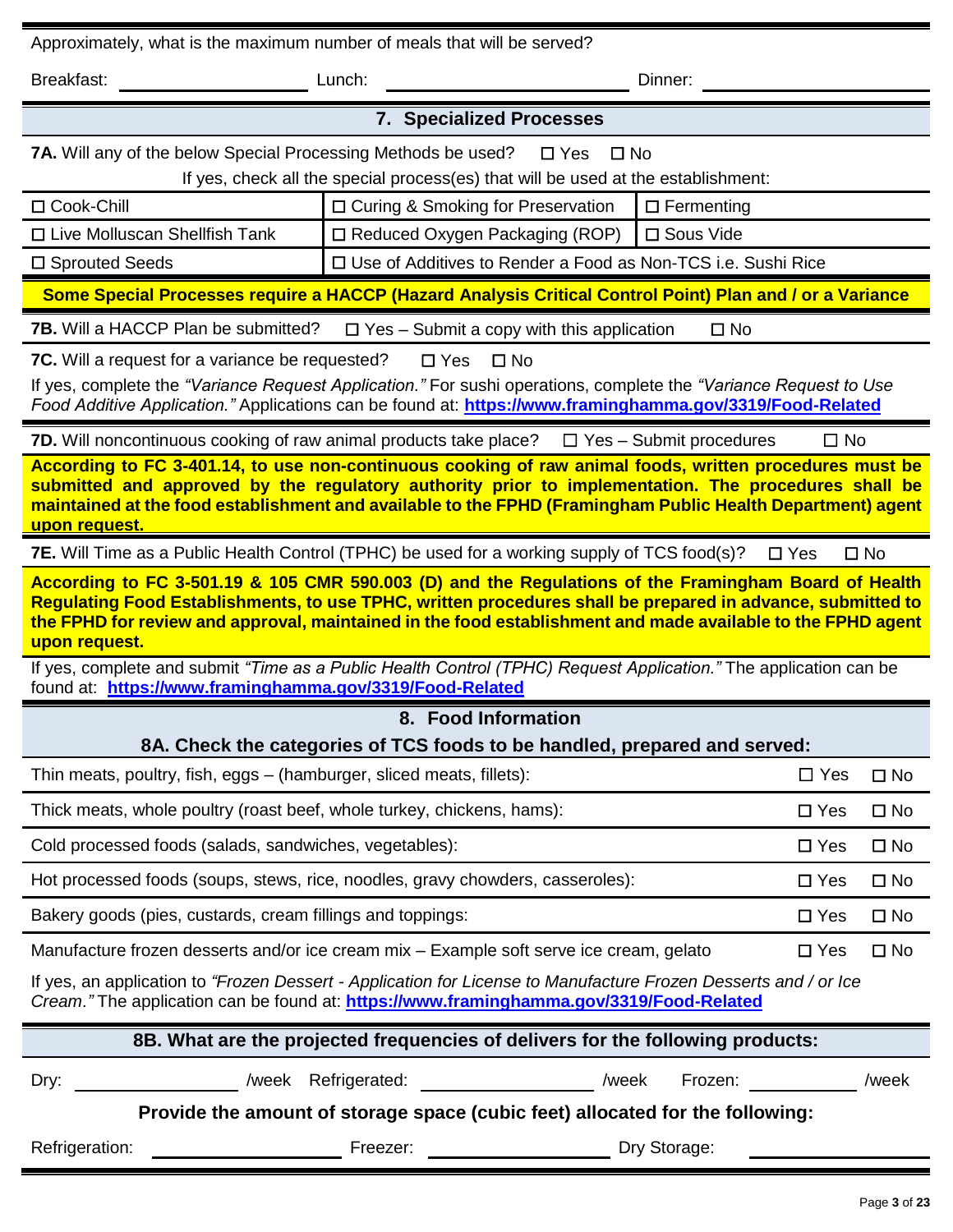#### **8C. Cook & Serve**

List all foods that will be cooked and served hot:

|  |  |  |  | 8D. Hot Holding |  |
|--|--|--|--|-----------------|--|
|--|--|--|--|-----------------|--|

List all foods that will be hot held prior to service:<br>
<u>List all foods that will be hot held prior to service:</u>

| Indicate below how hot TCS foods will be maintained at 135°F or above during holding for service: |               |                 |  |  |
|---------------------------------------------------------------------------------------------------|---------------|-----------------|--|--|
| <b>Type of Device</b>                                                                             | <b>Number</b> | <b>Location</b> |  |  |
|                                                                                                   |               |                 |  |  |
|                                                                                                   |               |                 |  |  |
|                                                                                                   |               |                 |  |  |
| 8E. Cold Holding                                                                                  |               |                 |  |  |

List all foods that will be held cold prior to service: \_\_\_\_\_\_\_\_\_\_\_\_\_\_\_\_\_\_\_\_\_\_\_\_\_

| Indicate below how cold TCS foods will be maintained at 41°F or below during holding for service:                                                                                                                                                                                     |                                                                       |                 |  |  |
|---------------------------------------------------------------------------------------------------------------------------------------------------------------------------------------------------------------------------------------------------------------------------------------|-----------------------------------------------------------------------|-----------------|--|--|
| <b>Type of Device</b>                                                                                                                                                                                                                                                                 | <b>Number</b>                                                         | <b>Location</b> |  |  |
|                                                                                                                                                                                                                                                                                       |                                                                       |                 |  |  |
|                                                                                                                                                                                                                                                                                       |                                                                       |                 |  |  |
|                                                                                                                                                                                                                                                                                       |                                                                       |                 |  |  |
|                                                                                                                                                                                                                                                                                       |                                                                       |                 |  |  |
| For Existing Food Establishments Only, answer the following:                                                                                                                                                                                                                          |                                                                       |                 |  |  |
| Will the following existing equipment be used? Mark NA if the establishment does not currently have the equipment.                                                                                                                                                                    |                                                                       |                 |  |  |
| Refrigeration: □ Yes □ No □ NA                                                                                                                                                                                                                                                        | Walk-in Refrigerator: $\Box$ Yes $\Box$ No $\Box$ NA                  |                 |  |  |
| Dish Machine: $\Box$ Yes $\Box$ No $\Box$ NA                                                                                                                                                                                                                                          | If no, will a walk-in refrigerator be installed? $\Box$ Yes $\Box$ No |                 |  |  |
| All existing dish machines and refrigeration must be evaluated by an HVAC (Heating, Ventilation, Air Condition)<br>professional to determine if the equipment meets the requirements of the food code. Provide copy(s) of all<br>service report(s) including any repairs/adjustments. |                                                                       |                 |  |  |
| 8F. Cooling                                                                                                                                                                                                                                                                           |                                                                       |                 |  |  |
| List all foods that will be cooked and cooled prior to service:                                                                                                                                                                                                                       |                                                                       |                 |  |  |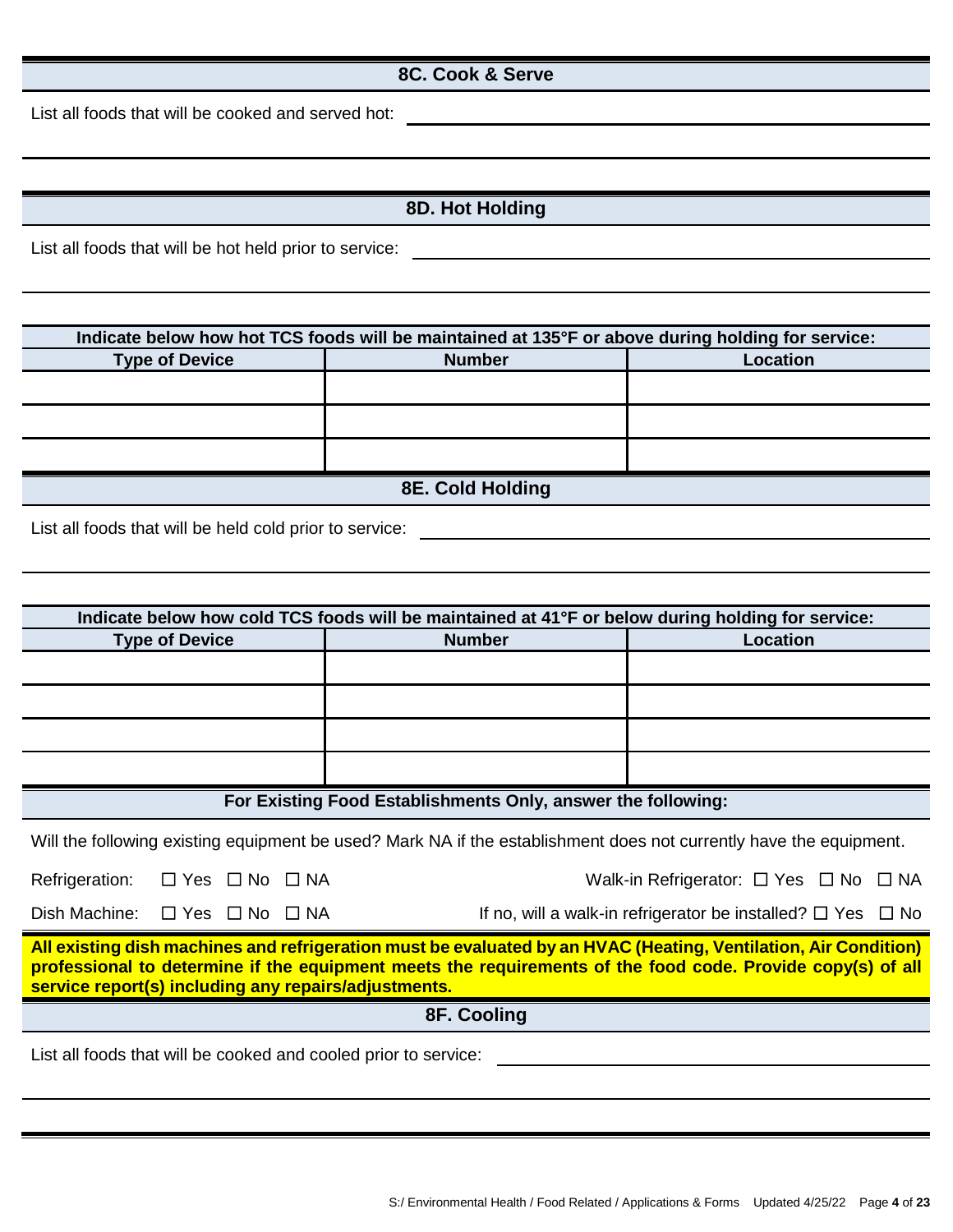| <b>Cooling Method(s)</b>                                                                                                                                                                                      |                     |          |  |  |  |
|---------------------------------------------------------------------------------------------------------------------------------------------------------------------------------------------------------------|---------------------|----------|--|--|--|
| Indicate by checking the appropriate box(es) below how TCS food(s) will be cooled to 41°F within 6 hours<br>$(135^{\circ}F$ to 70 $^{\circ}F$ in 2 hours), the type of food and the location (if applicable): |                     |          |  |  |  |
| <b>Method</b>                                                                                                                                                                                                 | <b>Food Product</b> | Location |  |  |  |
| <b>Example:</b><br>$\boxtimes$ Shallow Containers                                                                                                                                                             | <b>Rice</b>         | Walk-in  |  |  |  |
| $\Box$ Shallow Containers                                                                                                                                                                                     |                     |          |  |  |  |
| $\Box$ Ice Bath                                                                                                                                                                                               |                     |          |  |  |  |
| $\Box$ Blast / Rapid Chiller                                                                                                                                                                                  |                     |          |  |  |  |
| $\Box$ Stir with Frozen Ice Sticks                                                                                                                                                                            |                     |          |  |  |  |
| $\Box$ Other Methods – Specify:                                                                                                                                                                               |                     |          |  |  |  |
|                                                                                                                                                                                                               | 8 G. Reheating      |          |  |  |  |

List all foods that will be cooked, cooled and reheated prior to service:

**Indicate below how and where TCS foods that are cooked, cooled and reheated for hot holding will be reheated. Specify the food product, if the food is prepared on-site or commercially processed, and the final temperature (if applicable). Attach additional sheets if necessary.**

| <b>Food Product</b>                                                                                             |             | <b>Equipment</b>                         | <b>Prepared</b><br><b>On-Site</b>                                      | <b>Commercially</b><br><b>Processed</b> | <b>Final</b><br>Temperature °F | <b>Hot Holding</b><br><b>Device</b> |
|-----------------------------------------------------------------------------------------------------------------|-------------|------------------------------------------|------------------------------------------------------------------------|-----------------------------------------|--------------------------------|-------------------------------------|
| Example:                                                                                                        | <b>Soup</b> | <b>Stop Top</b>                          |                                                                        | ⊠                                       | 135                            | <b>Steam Table</b>                  |
|                                                                                                                 |             |                                          |                                                                        |                                         |                                |                                     |
|                                                                                                                 |             |                                          | $\overline{\phantom{0}}$                                               | $\overline{\phantom{a}}$                |                                |                                     |
|                                                                                                                 |             |                                          | $\Box$                                                                 | $\Box$                                  |                                |                                     |
|                                                                                                                 |             |                                          | $\mathcal{L}_{\mathcal{A}}$                                            | ┑                                       |                                |                                     |
|                                                                                                                 |             |                                          | П                                                                      | $\mathcal{L}_{\mathcal{A}}$             |                                |                                     |
|                                                                                                                 |             |                                          | $\mathbf{r}$                                                           | $\mathcal{L}_{\mathcal{A}}$             |                                |                                     |
| 8 H. Thawing Frozen Methods for TCS Food(s)<br>Check all that apply and indicate where thawing will take place: |             |                                          |                                                                        |                                         |                                |                                     |
| $\Box$ Under Refrigeration                                                                                      |             |                                          | $\Box$ Cooked from frozen state<br>$\Box$ Running water less than 70°F |                                         |                                |                                     |
|                                                                                                                 |             | Microwave as part of the cooking process | $\Box$ Other – Describe:                                               |                                         |                                |                                     |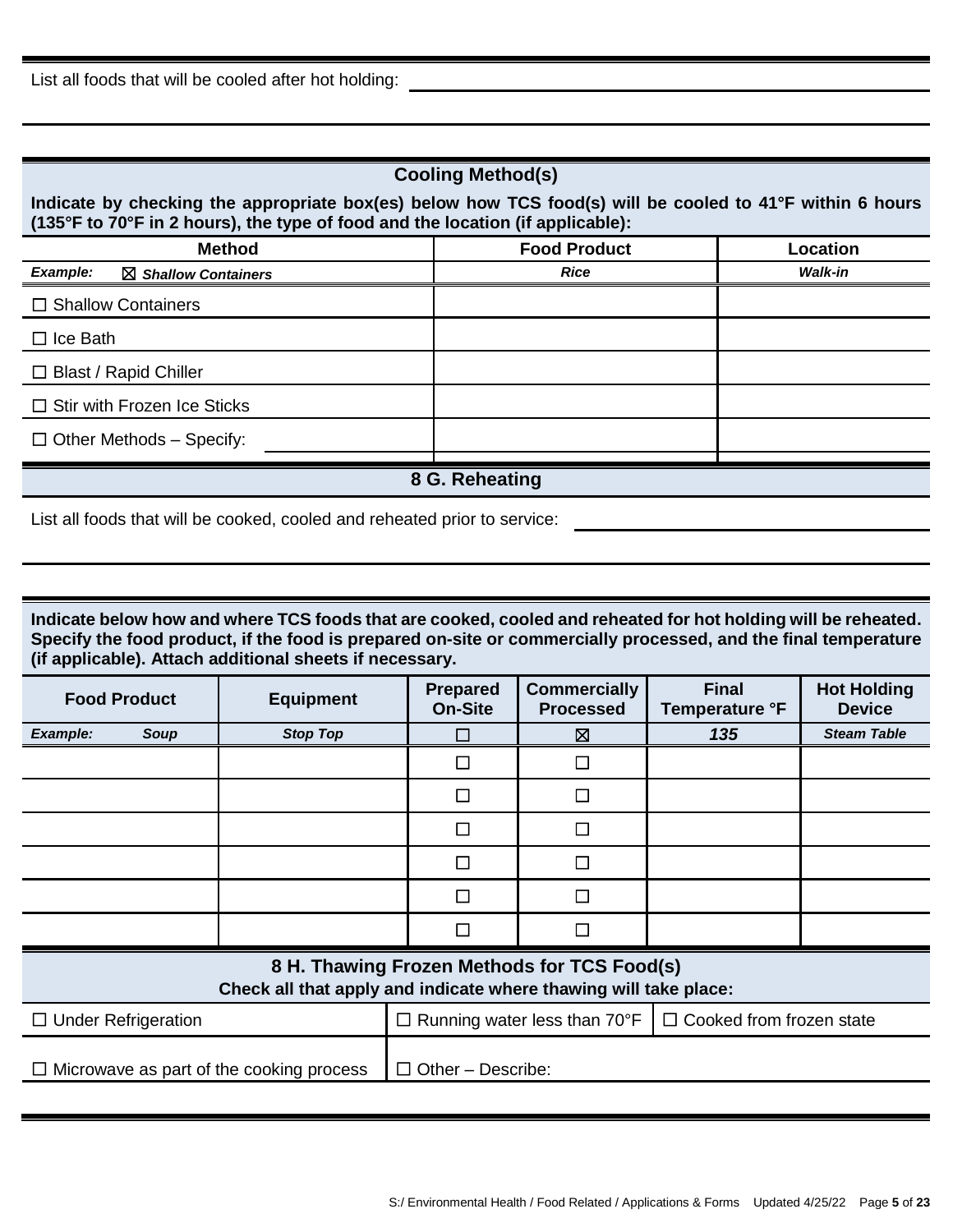## **8 I. Food Handling Procedures**

**Describe the handling/preparation procedures for the following categories of food. Describe the processes from receiving to service including:**

- **How the food will arrive (frozen, fresh, packaged, etc.)**
- **Where the food will be stored**
- **Where the food will be washed, cut, marinated, breaded, cooked etc. (prep table, sink, counter etc.)**
- **When food will be handled / prepared (time of day and frequency / day)**

**Ready to Eat Foods (RTE)** – Example: salads, cold sandwiches, and raw molluscan shellfish:

| <b>Produce:</b>                                                                                                                  |
|----------------------------------------------------------------------------------------------------------------------------------|
|                                                                                                                                  |
| Poultry:                                                                                                                         |
|                                                                                                                                  |
|                                                                                                                                  |
| Meat:                                                                                                                            |
|                                                                                                                                  |
|                                                                                                                                  |
| Seafood:                                                                                                                         |
|                                                                                                                                  |
| Does the establishment have a basement?<br>$\Box$ Yes<br>$\Box$ No                                                               |
| If yes, what will the basement be used for?<br>$\Box$ Food Preparation<br>$\Box$ Food Storage<br>□ Storage - Nonfood             |
| If the basement will be used for food preparation, describe how it will be used:                                                 |
|                                                                                                                                  |
| Include a sketch and layout of the basement that identifies the locations of all equipment, sinks, food                          |
| preparation tables, food storage and the sewer pipes. Provide specification sheets for all equipment. List the                   |
| material to be used on the floor, walls and ceiling.                                                                             |
| If the basement is to be used for food and single-use item (to-go items) storage, they shall not be stored<br>under sewer pipes. |
| 9. Ware Washing - Mechanical and Manual                                                                                          |
| <b>9A.</b> Will a dish machine be used?<br>$\Box$ Yes $\Box$ No – If no, check No and Skip to <b>Section 9B.</b>                 |
| If yes - Make:<br>Model:                                                                                                         |
| Will ventilation be provided?<br>$\Box$ Yes<br>$\Box$ No                                                                         |
| $\Box$ Hot Water<br>$\Box$ Chemical – Type:<br>What type of sanitizer will be used in the dish machine?                          |
| If hot water, will the final rinse be pressurized?<br>$\Box$ No<br>$\Box$ Yes                                                    |
| If pressurized, will the machine have a pressure gauge?<br>$\Box$ No<br>$\Box$ Yes                                               |
| Will the machine be equipped to automatically dispense detergents and sanitizers?<br>$\Box$ No<br>$\Box$ Yes                     |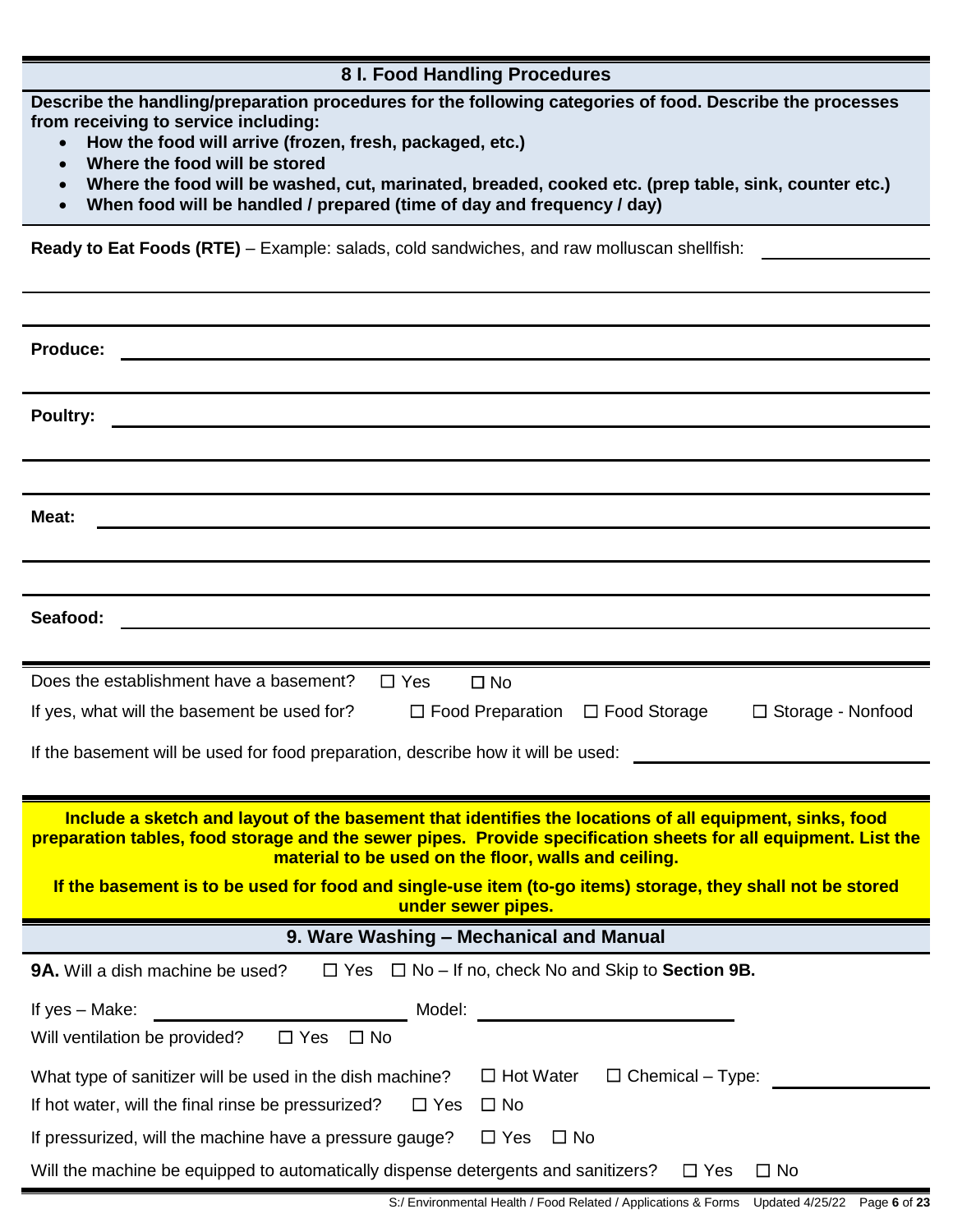| What type of device will be installed on the ware washing machine to verify that detergents and sanitizers are<br>delivered or not delivered to the respective washing and sanitizing cycles?<br>$\square$ Visual<br>$\Box$ Audible                                                                                                       |                                                                                                                      |  |  |  |
|-------------------------------------------------------------------------------------------------------------------------------------------------------------------------------------------------------------------------------------------------------------------------------------------------------------------------------------------|----------------------------------------------------------------------------------------------------------------------|--|--|--|
| What is the waste pipe connection? $\square$ Direct $\square$ Indirect (air gap)                                                                                                                                                                                                                                                          |                                                                                                                      |  |  |  |
| Note: A ware washing machine shall be equipped to automatically dispense detergents and sanitizers and<br>incorporate a visual means to verify that detergents and sanitizers are delivered or a visual or audible alarm to<br>signal if the detergents and sanitizers are not delivered to the respective washing and sanitizing cycles. |                                                                                                                      |  |  |  |
| <b>9B.</b> Will a 3-compartment sink be installed? $\Box$ Yes $\Box$ No                                                                                                                                                                                                                                                                   |                                                                                                                      |  |  |  |
| 3-Compartment sink: Length: _________________________Width: _______________________Depth: ____________________                                                                                                                                                                                                                            |                                                                                                                      |  |  |  |
| Sanitizer that will be used: $\square$ Chlorine - Name: $\qquad \qquad \qquad \qquad$                                                                                                                                                                                                                                                     | $\Box$ Quaternary - Name:                                                                                            |  |  |  |
| Contact time for sanitizer: Contact Time:                                                                                                                                                                                                                                                                                                 |                                                                                                                      |  |  |  |
| Will the largest pot & pan fit into each compartment of the 3-compartment sink? $\square$ Yes $\square$ No                                                                                                                                                                                                                                |                                                                                                                      |  |  |  |
| If no, describe the cleaning method that will be used:                                                                                                                                                                                                                                                                                    | <u> 1989 - Johann John Stein, mars ar yw y cyfan y cynnwys y cynnwys y cynnwys y cynnwys y cynnwys y cynnwys y c</u> |  |  |  |
|                                                                                                                                                                                                                                                                                                                                           |                                                                                                                      |  |  |  |
| 9C. Drying Space                                                                                                                                                                                                                                                                                                                          |                                                                                                                      |  |  |  |
| Describe the location & type of device used for air drying clean equipment – Example: drainboards, wall-mounted,                                                                                                                                                                                                                          |                                                                                                                      |  |  |  |
|                                                                                                                                                                                                                                                                                                                                           |                                                                                                                      |  |  |  |
|                                                                                                                                                                                                                                                                                                                                           |                                                                                                                      |  |  |  |
| 10. Bar Area                                                                                                                                                                                                                                                                                                                              |                                                                                                                      |  |  |  |
| Will the establishment have a bar?<br>$\Box$ Yes $\Box$ No – If no, check No and Skip to <b>Section 11.</b>                                                                                                                                                                                                                               |                                                                                                                      |  |  |  |
|                                                                                                                                                                                                                                                                                                                                           |                                                                                                                      |  |  |  |
| Will a 3-compartment be installed at the bar? $\Box$ Yes $\Box$ No                                                                                                                                                                                                                                                                        |                                                                                                                      |  |  |  |
| Will a glass machine be used? $\square$ Yes $\square$ No Make:<br><u> 1990 - Johann Barbara, martx</u>                                                                                                                                                                                                                                    | Model:                                                                                                               |  |  |  |
| What type of sanitizer will be used? $\Box$ Hot Water $\Box$ Chemical – Type:                                                                                                                                                                                                                                                             |                                                                                                                      |  |  |  |
| If hot water, will the final rinse be pressurized? $\Box$ Yes<br>$\Box$ No                                                                                                                                                                                                                                                                |                                                                                                                      |  |  |  |
| If pressurized, will the machine have a pressure gauge?<br>$\Box$ Yes<br>$\square$ No                                                                                                                                                                                                                                                     |                                                                                                                      |  |  |  |
| Will the machine be equipped to automatically dispense detergents and sanitizers?                                                                                                                                                                                                                                                         | $\Box$ Yes<br>$\Box$ No                                                                                              |  |  |  |
| What type of device will be installed on the ware washing machine to verify that detergents and sanitizers are                                                                                                                                                                                                                            |                                                                                                                      |  |  |  |
| delivered or not delivered to the respective washing and sanitizing cycles?                                                                                                                                                                                                                                                               | $\Box$ Visual<br>$\Box$ Audible                                                                                      |  |  |  |
| What is the waste pipe connection?<br>$\Box$ Direct<br>$\Box$ Indirect (air gap)                                                                                                                                                                                                                                                          |                                                                                                                      |  |  |  |
| Note: A ware washing machine shall be equipped to automatically dispense detergents and sanitizers and<br>incorporate a visual means to verify that detergents and sanitizers are delivered or a visual or audible alarm to<br>signal if the detergents and sanitizers are not delivered to the respective washing and sanitizing cycles. |                                                                                                                      |  |  |  |
| 11. Cleaning & Sanitizing                                                                                                                                                                                                                                                                                                                 |                                                                                                                      |  |  |  |
| Indicate below the type of sanitizer that will be used on food contact surfaces:                                                                                                                                                                                                                                                          |                                                                                                                      |  |  |  |
| □ Chlorine - Brand Name:                                                                                                                                                                                                                                                                                                                  | Contact Time:                                                                                                        |  |  |  |
| $\Box$ Quaternary – Brand Name:                                                                                                                                                                                                                                                                                                           | <b>Contact Time:</b>                                                                                                 |  |  |  |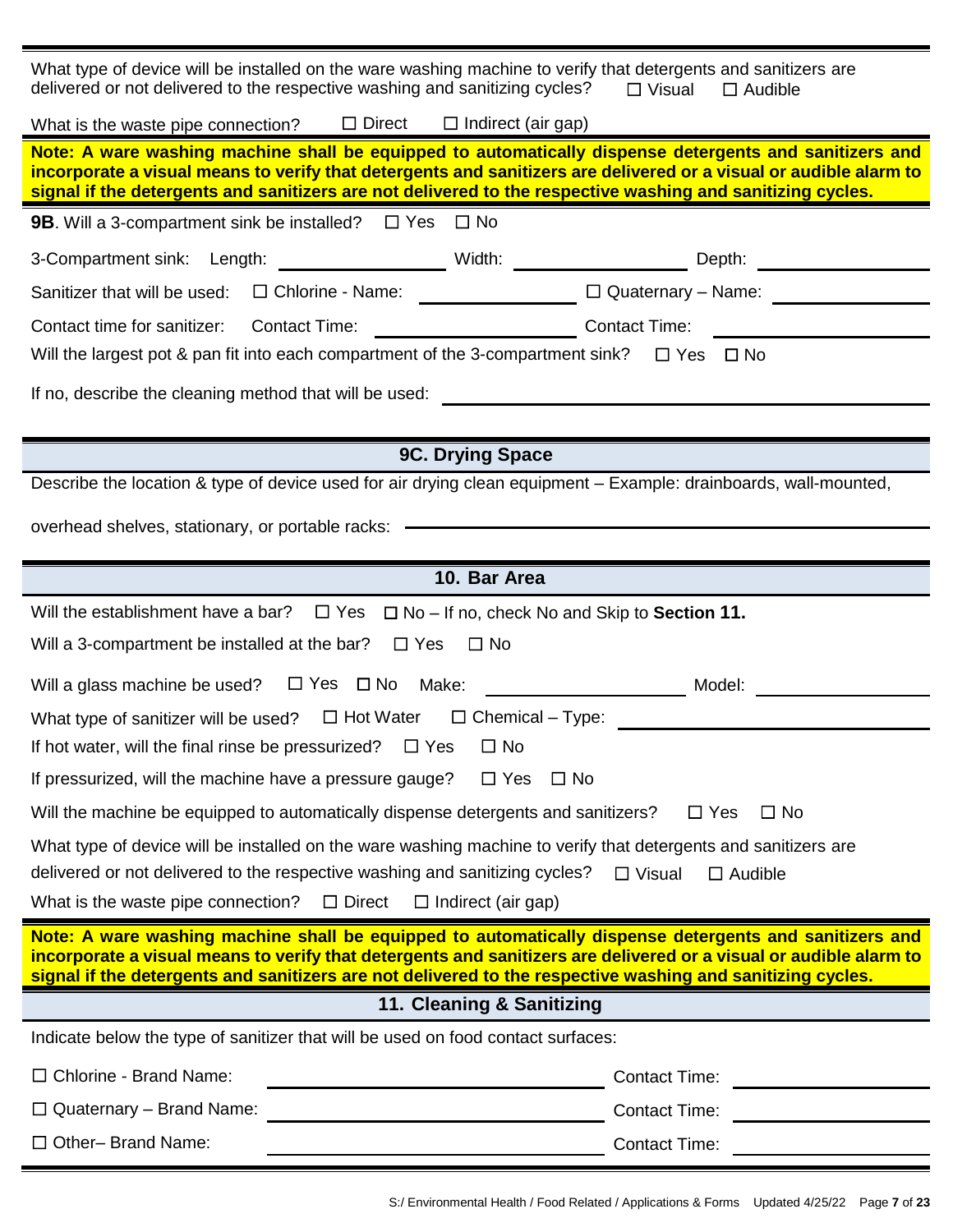| 12. Water Supply                                                                                                                                                           |  |  |  |  |  |
|----------------------------------------------------------------------------------------------------------------------------------------------------------------------------|--|--|--|--|--|
| $\Box$ Municipal<br>$\square$ Well<br>Type of water source:                                                                                                                |  |  |  |  |  |
| $\Box$ Tank<br>$\Box$ Tankless – How many:<br>Type of water heater:                                                                                                        |  |  |  |  |  |
| Manufacturer: _____________________________Model: ___________________________Storage capacity: ___________________gallons                                                  |  |  |  |  |  |
| $\square$ Gas<br>Input rating: $\square$ Electric<br>kW<br>BTU's                                                                                                           |  |  |  |  |  |
| Will an ice machine be installed?<br>$\Box$ Yes<br>$\square$ No                                                                                                            |  |  |  |  |  |
| Where will it be located?                                                                                                                                                  |  |  |  |  |  |
| What is the waste pipe connection? $\Box$ Direct<br>$\Box$ Indirect (air gap)                                                                                              |  |  |  |  |  |
| 13. Sewage Disposal                                                                                                                                                        |  |  |  |  |  |
| Where will the grease trap/interceptor be located?<br><u> 1989 - Johann John Stein, mars and de British and de British and de British and de British and de British an</u> |  |  |  |  |  |
| How often will the grease trap(s) be cleaned?                                                                                                                              |  |  |  |  |  |
| 14. Refuse & Recyclables                                                                                                                                                   |  |  |  |  |  |
| Will refuse/garbage be stored inside? $\Box$ Yes<br>$\Box$ No                                                                                                              |  |  |  |  |  |
| <u> 1989 - Johann Barbara, martin da basar a shekara tsa 1989 - An tsa 1989 - An tsa 1989 - An tsa 1989 - An tsa</u><br>If yes, identify location:                         |  |  |  |  |  |
| Describe how and where garbage cans and floor mats will be cleaned:                                                                                                        |  |  |  |  |  |
| Will a dumpster be used? $\Box$ Yes<br>$\Box$ No<br>If no, describe how refuse/garbage will be disposed:                                                                   |  |  |  |  |  |
| Frequency of pick-ups:                                                                                                                                                     |  |  |  |  |  |
| Identify the dumpster location:<br><u> 1989 - Johann Harry Harry Harry Harry Harry Harry Harry Harry Harry Harry Harry Harry Harry Harry Harry Harry</u>                   |  |  |  |  |  |
|                                                                                                                                                                            |  |  |  |  |  |
| How will grease be disposed?                                                                                                                                               |  |  |  |  |  |
| Name of company used for grease pick-up: Name of company used for grease pick-up:                                                                                          |  |  |  |  |  |
| All Waste Disposal Companies must be licensed with the City of Framingham Public Health Department                                                                         |  |  |  |  |  |
| Will there be an area to store recyclables?<br>$\Box$ Yes $\Box$ No                                                                                                        |  |  |  |  |  |
|                                                                                                                                                                            |  |  |  |  |  |
|                                                                                                                                                                            |  |  |  |  |  |
|                                                                                                                                                                            |  |  |  |  |  |
| 15. Pest Control                                                                                                                                                           |  |  |  |  |  |
| Describe method of pest control for the establishment including frequency:                                                                                                 |  |  |  |  |  |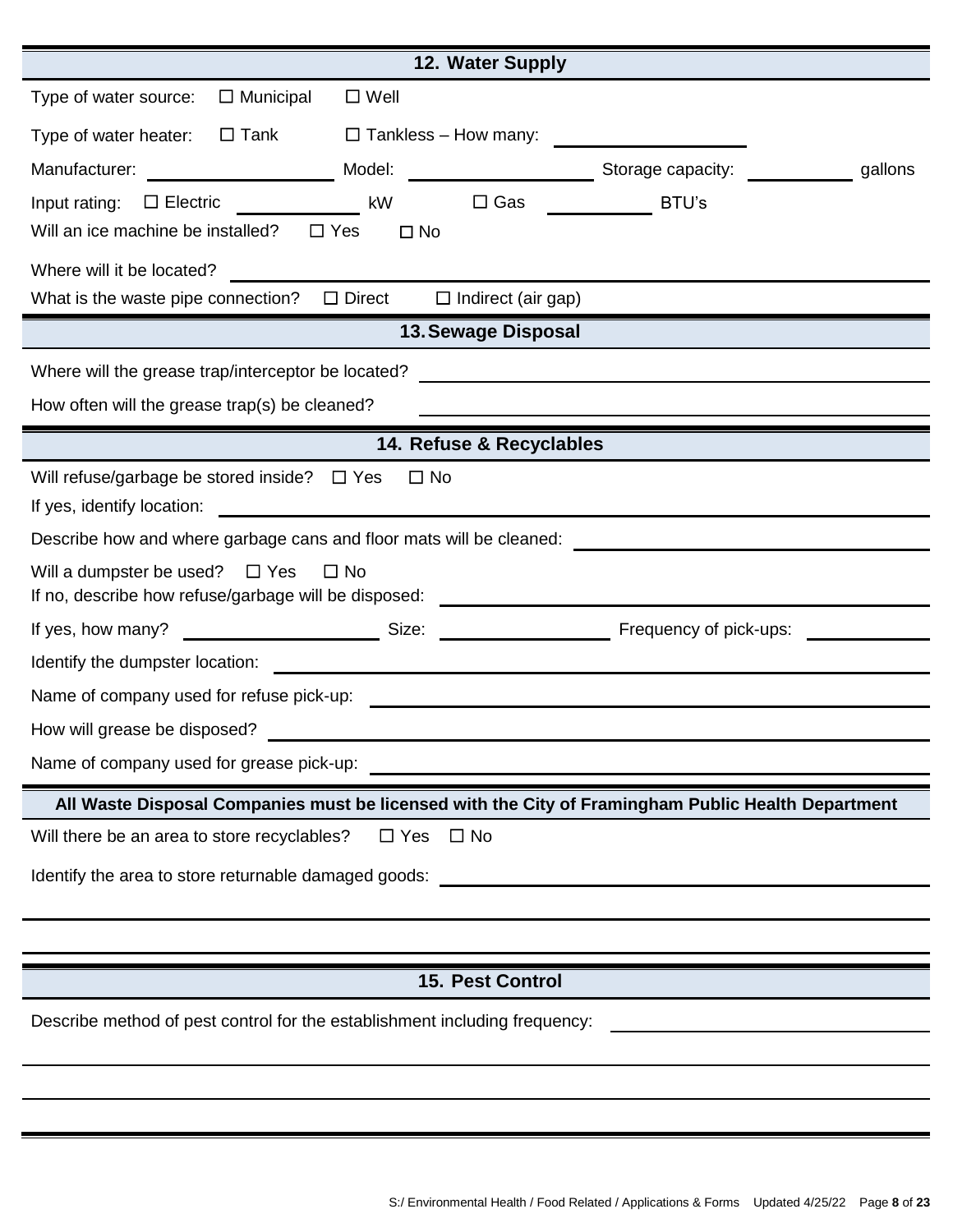| Will screens be provided on all entrances left open to the outside such as window(s)?<br>$\Box$ Yes<br>$\Box$ No                                                    |            |              |  |  |
|---------------------------------------------------------------------------------------------------------------------------------------------------------------------|------------|--------------|--|--|
| Will all openable windows have mesh screening (minimum #16 mesh)?<br>$\Box$ Yes<br>– ⊟ No                                                                           |            |              |  |  |
| Will air curtains be installed?<br>$\Box$ Yes $\Box$ No                                                                                                             |            |              |  |  |
| If yes, describe location:                                                                                                                                          |            |              |  |  |
| 16. Dressing Rooms & Employee Accommodations                                                                                                                        |            |              |  |  |
| Are employees required to change into uniforms at the establishment? $\Box$ Yes                                                                                     |            | $\square$ No |  |  |
| Will dressing rooms/lockers be provided?<br>$\Box$ Yes $\Box$ No                                                                                                    |            |              |  |  |
| Describe storage facilities for employees' personal belongings (i.e. purse, coats, boots, umbrellas, etc.):                                                         |            |              |  |  |
| Will toilette facilities be shared for employees and customers?                                                                                                     | $\Box$ Yes | $\square$ No |  |  |
| Will mechanical ventilation be provided in the toilette facilities?                                                                                                 | $\Box$ Yes | $\square$ No |  |  |
| Will the toilette facilities door be self-closing?                                                                                                                  | $\Box$ Yes | $\square$ No |  |  |
| <b>17. Cleaning Facilities</b>                                                                                                                                      |            |              |  |  |
| Will a mop/utility sink be installed?<br>$\Box$ Yes<br>$\square$ No                                                                                                 |            |              |  |  |
| Describe the location where mops and other cleaning equipment will be stored:                                                                                       |            |              |  |  |
|                                                                                                                                                                     |            |              |  |  |
| Describe where the cleaning & sanitizing solutions for the workstations will be stored:                                                                             |            |              |  |  |
|                                                                                                                                                                     |            |              |  |  |
| Identify the location for chemical storage:<br><u> 1989 - John Amerikaans van die Stadt van die Stadt van die Stadt van die Stadt van die Stadt van die Stadt v</u> |            |              |  |  |
|                                                                                                                                                                     |            |              |  |  |
| 18. Linens & Laundry Facilities                                                                                                                                     |            |              |  |  |
| Will linens be laundered on site?<br>$\Box$ Yes<br>$\square$ No                                                                                                     |            |              |  |  |
| If yes, what will be laundered and where?<br><u> 1989 - Johann Barn, amerikansk politiker (d. 1989)</u>                                                             |            |              |  |  |
| If no, how and where will linens be cleaned?<br><u> 1989 - Johann Barn, mars ann an t-Amhain an t-Amhain an t-Amhain an t-Amhain an t-Amhain an t-Amhain an t-A</u> |            |              |  |  |
|                                                                                                                                                                     |            |              |  |  |
|                                                                                                                                                                     |            |              |  |  |
| How often will linens be delivered and picked up?                                                                                                                   |            |              |  |  |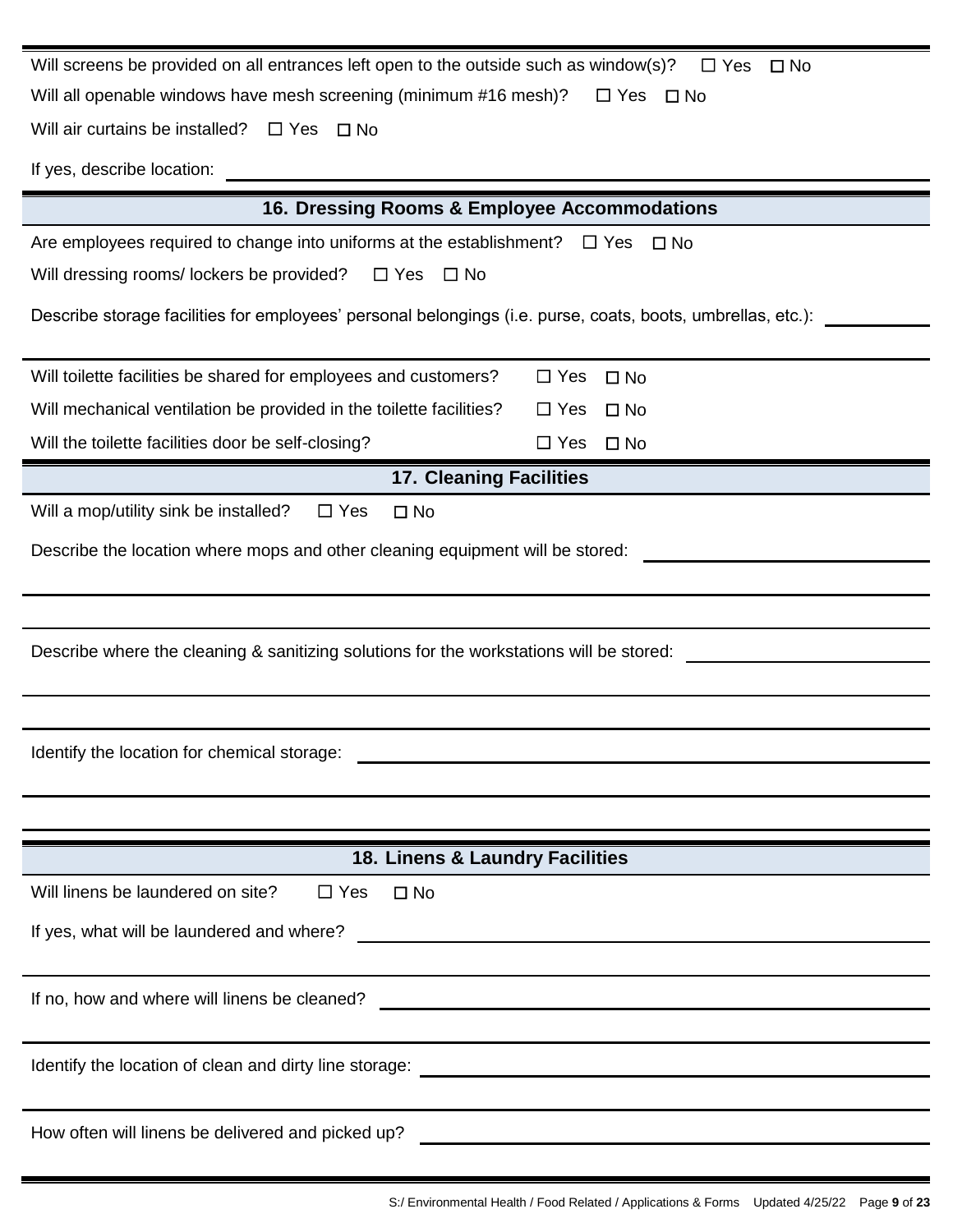|                                                                                                                     |                   | 19. Employee Health                                                                                           |                                                                                                                                                                                                            |                         |
|---------------------------------------------------------------------------------------------------------------------|-------------------|---------------------------------------------------------------------------------------------------------------|------------------------------------------------------------------------------------------------------------------------------------------------------------------------------------------------------------|-------------------------|
| Do you have written procedures to follow when responding to vomiting or diarrheal events?                           |                   |                                                                                                               |                                                                                                                                                                                                            | $\Box$ No<br>$\Box$ Yes |
| If yes, provide a copy                                                                                              | $\bullet$         | If no, see page 22 for guidelines                                                                             |                                                                                                                                                                                                            |                         |
| procedures when responding to Clean-up of Vomiting & Diarrheal Events (FC 2-501.11) must be in writing.             |                   |                                                                                                               | According to the Regulations of the Framingham Board of Health Regulating Food Establishments, the                                                                                                         |                         |
| Do you have a Written Employee Health Policy for all employees? $\Box$ Yes – Provide a copy $\Box$ No – See page 23 |                   |                                                                                                               |                                                                                                                                                                                                            |                         |
|                                                                                                                     |                   | establishment at all times.                                                                                   | According to the Regulations of the Framingham Board of Health Regulating Food Establishments, an<br><b>Employee Health Policy (FC 2-201.11) must be in writing, maintained and accessible at the food</b> |                         |
| The FDA "Employee Health & Personal Hygiene Handbook" can be used as a guide to develop the written                 |                   | plan and is a great resource. The handbook can be found at:<br>https://www.framinghamma.gov/2997/Food-Related |                                                                                                                                                                                                            |                         |
|                                                                                                                     |                   | 20. Plumbing Schedule<br>Check the appropriate box indicating equipment drains                                |                                                                                                                                                                                                            |                         |
| <b>Plumbing Fixtures</b>                                                                                            | <b>Floor Sink</b> | <b>Hub Drain</b>                                                                                              | <b>Floor Drain</b>                                                                                                                                                                                         | <b>Direct Waste</b>     |
| <b>Bar Glass Machine(s)</b>                                                                                         |                   |                                                                                                               |                                                                                                                                                                                                            |                         |
| <b>Dipper Well</b>                                                                                                  |                   |                                                                                                               |                                                                                                                                                                                                            |                         |
| <b>Food Prep Sink(s)</b>                                                                                            | П                 | $\mathbb{R}^n$                                                                                                | $\Box$                                                                                                                                                                                                     | $\mathsf{L}$            |
| <b>Food Storage Bin(s)</b>                                                                                          | $\blacksquare$    | $\sim$                                                                                                        | <b>College</b>                                                                                                                                                                                             |                         |
| Hand Wash Sink(s)                                                                                                   | $\Box$            | $\mathbf{I}$                                                                                                  | <b>College</b>                                                                                                                                                                                             | $\mathsf{I}$            |
| Ice Bin(s)                                                                                                          | $\sim$            |                                                                                                               |                                                                                                                                                                                                            |                         |
| Ice Machine(s)                                                                                                      |                   |                                                                                                               |                                                                                                                                                                                                            |                         |
| <b>Manual Ware Washing</b><br><b>Sink</b>                                                                           | ┓                 | $\Box$                                                                                                        | П                                                                                                                                                                                                          |                         |
| <b>Mechanical Ware</b><br><b>Washing Machine</b>                                                                    |                   |                                                                                                               |                                                                                                                                                                                                            |                         |
| <b>Steam Table(s)</b>                                                                                               |                   |                                                                                                               |                                                                                                                                                                                                            |                         |
| <b>Other - Specify</b>                                                                                              |                   |                                                                                                               |                                                                                                                                                                                                            |                         |
| <b>Other - Specify</b>                                                                                              |                   |                                                                                                               |                                                                                                                                                                                                            |                         |
| <b>Other - Specify</b>                                                                                              |                   |                                                                                                               |                                                                                                                                                                                                            |                         |
| <b>Other - Specify</b>                                                                                              |                   |                                                                                                               |                                                                                                                                                                                                            |                         |
| <b>Other - Specify</b>                                                                                              |                   |                                                                                                               |                                                                                                                                                                                                            |                         |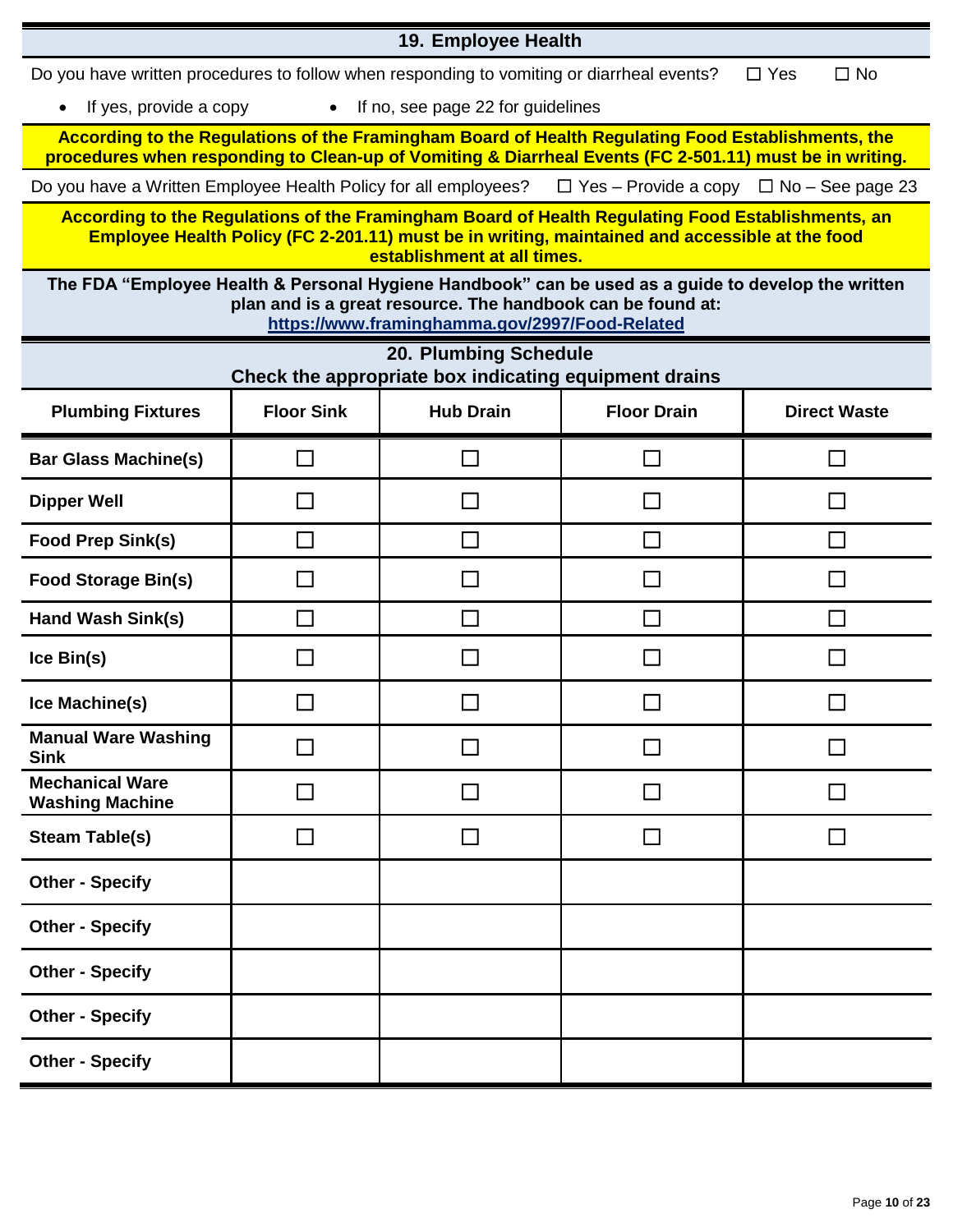#### **21. Finish Schedule**

| Indicate the materials that will be used in the following areas (example: Quarry Tile, Stainless Steel, |
|---------------------------------------------------------------------------------------------------------|
| Fiberglass Reinforced Panels (FRP), Ceramic Tile etc.).                                                 |

| Area / Room                                   | <b>Floor</b> | Coving                  | Wall | <b>Ceiling</b> |
|-----------------------------------------------|--------------|-------------------------|------|----------------|
| <b>Bar Area</b>                               |              |                         |      |                |
| <b>Cook Line</b>                              |              |                         |      |                |
| <b>Dressing/Locker</b><br><b>Rooms</b>        |              |                         |      |                |
| <b>Food Preparation</b>                       |              |                         |      |                |
| <b>Food Storage</b>                           |              |                         |      |                |
| <b>Garbage &amp; Refuse</b><br><b>Storage</b> |              |                         |      |                |
| <b>Mop/Utility Sink</b><br>Area               |              |                         |      |                |
| <b>Other Storage</b>                          |              |                         |      |                |
| <b>Toilet Room(s)</b>                         |              |                         |      |                |
| <b>Ware Washing Area</b>                      |              |                         |      |                |
| <b>Walk-in</b><br>Refrigerator/Freezer        |              |                         |      |                |
| <b>Other - Specify</b>                        |              |                         |      |                |
| <b>Other - Specify</b>                        |              |                         |      |                |
| <b>Other - Specify</b>                        |              |                         |      |                |
|                                               |              | 22. Project Information |      |                |

Projected Date for Start of Project: Projected Date for Completion of Project:

**Note: After six (6) months if the work has not started or an extension has not been granted by the Framingham Department of Public Health, your plan review application will be considered null and void. All fees are non-refundable**

Statement: Pursuant to M.G.L. Ch. 62C, Sec. 49A, I,  $\blacksquare$  , example to the statement: Pursuant to M.G.L. Ch. 62C, Sec. 49A, I,

the penalties of perjury that I, to my best knowledge and belief, have filed all state tax returns and paid all state taxes required under law. I hereby attest to the accuracy of the information provided above, and fully understand that any deviation from the above without prior permission from the Framingham Public Health Department may nullify final approval.

Approval of these plans and specifications by the Framingham Public Health Department does not indicate compliance with any other code, law or regulation that may be required – federal, state, or local. It further does not constitute endorsement or acceptance of the completed establishment (structure or equipment). **A preopening/preoperational inspection of the establishment with equipment in place and operational will be required to determine if it complies with the local and state laws governing food service establishments.**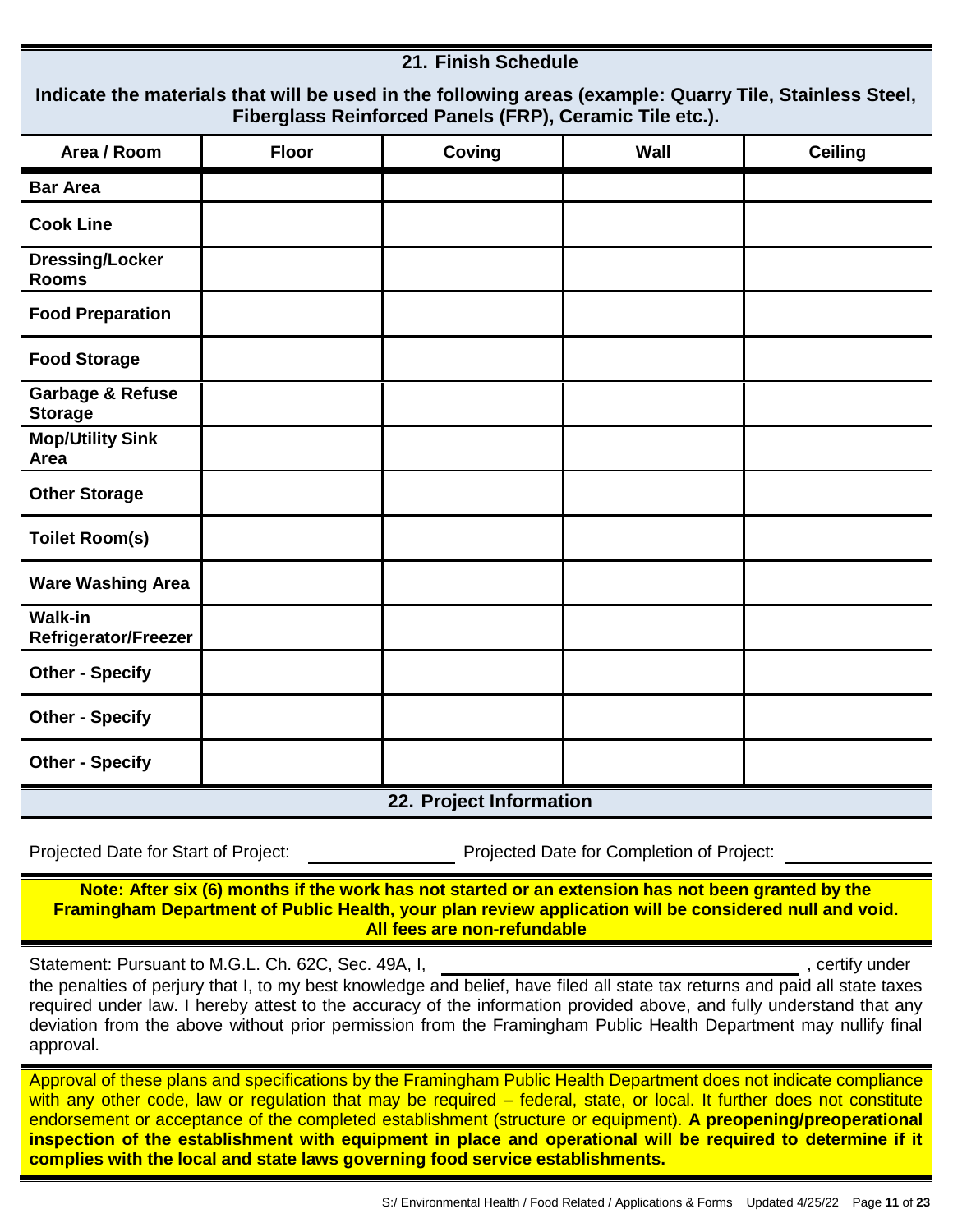|                | <b>Submit the following:</b>                                                                                                                                                                                                                                                      |          |
|----------------|-----------------------------------------------------------------------------------------------------------------------------------------------------------------------------------------------------------------------------------------------------------------------------------|----------|
|                | Omission of any requested information below will result in a delay in the plan review. Once all required<br>items are received including fees, the plans will be reviewed.                                                                                                        |          |
| ப              | Completed "Food Establishment Plan Review Application."                                                                                                                                                                                                                           |          |
|                | Applicable Fee - See below. All Fees are Nonrefundable. At this time, credit cards are only accepted<br>online. Make checks / money orders payable to the "City of Framingham."<br><b>Small Establishment: 50 Seats or Less</b><br>$\bullet$                                      | \$50.00  |
|                | Medium Establishment: 51 - 200 Seats Inclusive<br>$\bullet$                                                                                                                                                                                                                       | \$100.00 |
|                | Large Establishment: More than 200 Seats<br>$\bullet$                                                                                                                                                                                                                             | \$150.00 |
|                | <b>Retail Stores</b>                                                                                                                                                                                                                                                              |          |
|                | Small Establishments - 10,000 or less ft <sup>2</sup> - No Food Preparation<br>$\bullet$                                                                                                                                                                                          | \$50.00  |
|                | 10,000 or less ft <sup>2</sup> - With Food Preparation<br>$\bullet$                                                                                                                                                                                                               | \$100.00 |
|                | Large Establishment: More than 10,000 ft <sup>2</sup><br>$\bullet$                                                                                                                                                                                                                | \$150.00 |
| $\mathsf{L}$   | Proposed Menu – Indicate the items that will be cooked on site or purchased commercially made.                                                                                                                                                                                    |          |
|                | HACCP Plan (Hazard Analysis Critical Control Point) Plan Review Application (if applicable) containing all<br>required information (for Special Processes requiring a HACCP Plan).                                                                                                |          |
|                | One complete set of plans for the entire establishment including the basement (if applicable), drawn to scale<br>(recommended $\%$ inch scale) as well as an electronic copy. The plans should include and identify the<br>following:                                             |          |
|                | Equipment plan and schedule showing locations of all equipment<br>$\Box$                                                                                                                                                                                                          |          |
|                | Plumbing plan showing hot and cold-water supply, waste lines from fixtures, water heater location,<br>$\Box$<br>floor drain and sink locations                                                                                                                                    |          |
|                | Electric plan and/or lighting plan identifying lighting installments<br>ப                                                                                                                                                                                                         |          |
|                | $\Box$<br>Interior room finish schedule                                                                                                                                                                                                                                           |          |
|                | $\Box$<br>Hand sinks and toilet facilities with soap and paper towel provisions                                                                                                                                                                                                   |          |
|                | Ware washing facilities and food preparation sinks<br>$\Box$                                                                                                                                                                                                                      |          |
|                | Frozen dessert manufacturing area/machine (if applicable)<br>$\Box$                                                                                                                                                                                                               |          |
|                | Restrooms/toilet facilities<br>$\Box$                                                                                                                                                                                                                                             |          |
|                | $\Box$<br>Storage rooms/areas for food                                                                                                                                                                                                                                            |          |
|                | Service/utility sink/cleaning facilities<br>$\Box$                                                                                                                                                                                                                                |          |
|                | Chemical storage area<br>$\Box$                                                                                                                                                                                                                                                   |          |
|                | $\Box$<br>Employee storage area/changing rooms                                                                                                                                                                                                                                    |          |
|                | $\Box$<br>Outdoor dining area including service area (if applicable)                                                                                                                                                                                                              |          |
| $\Box$         | One set of manufacturer equipment specification sheets for all equipment to be used in the establishment.                                                                                                                                                                         |          |
| $\blacksquare$ | Previously "used", existing or refurbished equipment must be evaluated by a Certified Refrigeration<br>Company / HVAC (Heating Ventilation and Air Conditioning) / Professional. This evaluation report must be<br>submitted including any repairs or adjustments that were made. |          |
| $\blacksquare$ | Previously "used", existing or refurbished mechanical dish/glass machines must be evaluated by a dish<br>machine technician. This evaluation report must be submitted including any repairs or adjustments that<br>were made.                                                     |          |
| $\Box$         | Vicinity map and site plan showing location of establishment site including alleys, streets and location of any<br>outside equipment of facilities (dumpsters, well, septic system if applicable)                                                                                 |          |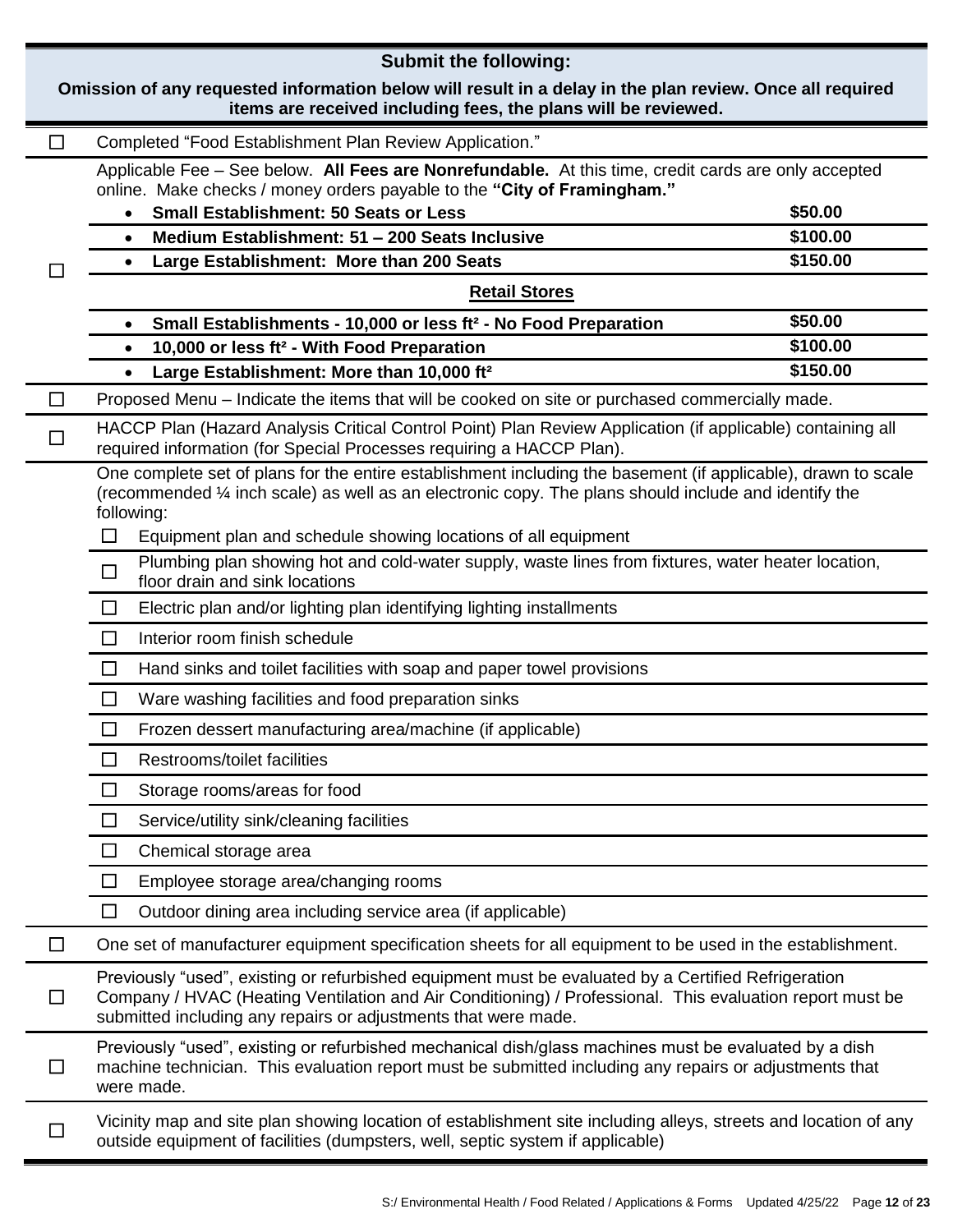| $\mathsf{L}$   | A copy of your Written Employee Health Policy – For an example, see page 22                                                                                                                                                                                                                                                                                                                                                              |
|----------------|------------------------------------------------------------------------------------------------------------------------------------------------------------------------------------------------------------------------------------------------------------------------------------------------------------------------------------------------------------------------------------------------------------------------------------------|
| $\blacksquare$ | Completed "Permit Application to Operate a Food Establishment" - See page 14                                                                                                                                                                                                                                                                                                                                                             |
|                | A copy of the following certificates (if applicable):                                                                                                                                                                                                                                                                                                                                                                                    |
|                | <b>Certified Food Manager's Certificate</b>                                                                                                                                                                                                                                                                                                                                                                                              |
|                | <b>Allergy Awareness Certificate</b>                                                                                                                                                                                                                                                                                                                                                                                                     |
| $\Box$         | Choke Save Training Certificate - Applicable to establishments with seating.                                                                                                                                                                                                                                                                                                                                                             |
|                | According to the Regulations of the Framingham Board of Health Regulating Food Establishments, every food<br>establishment with any amount of seating shall have on its premises, when food is being served, an employee<br>trained in manual procedures approved by the department of public health to remove food lodged in a<br>person's throat. This does not apply to food establishments without seating such as to-go facilities. |
| $\Box$         | Completed "Frozen Dessert- Application for License to Manufacture Frozen Desserts and/or Ice<br><b>Cream Mix</b> " (if applicable) – For the application, visit the website below:<br>https://www.framinghamma.gov/3319/Food-Related                                                                                                                                                                                                     |
|                | Completed "Workers' Compensation Insurance Affidavit" - Submit with your "Permit Application to<br>Operate a Food Establishment"                                                                                                                                                                                                                                                                                                         |
|                | Special Processes - For Sushi Operations, submit "Variance Request to Use a Food Additive<br>Application."<br>For other types of variance request, submit "Variance Request Application."                                                                                                                                                                                                                                                |
|                | To use Time as a Public Health Control, submit "Time as a Public Health (TPHC)<br>"Variance Request Application"                                                                                                                                                                                                                                                                                                                         |
|                | For the above application(s), visit: https://www.framinghamma.gov/3319/Food-Related                                                                                                                                                                                                                                                                                                                                                      |
| Signature:     | Print:                                                                                                                                                                                                                                                                                                                                                                                                                                   |
|                | <b>For Official Use Only</b>                                                                                                                                                                                                                                                                                                                                                                                                             |
|                | Title: Public Health Inspector<br>Reviewed By:<br><u> 1989 - Johann John Stein, mars an deus Amerikaansk kommunister (</u>                                                                                                                                                                                                                                                                                                               |
|                | Date Review Began: ____________________<br>Assigned Risk Category: Assigned Risk Category:                                                                                                                                                                                                                                                                                                                                               |
|                | Date of Review Decision:<br>Assigned District: ________________________<br><u> 1989 - Johann Barbara, martxa a</u>                                                                                                                                                                                                                                                                                                                       |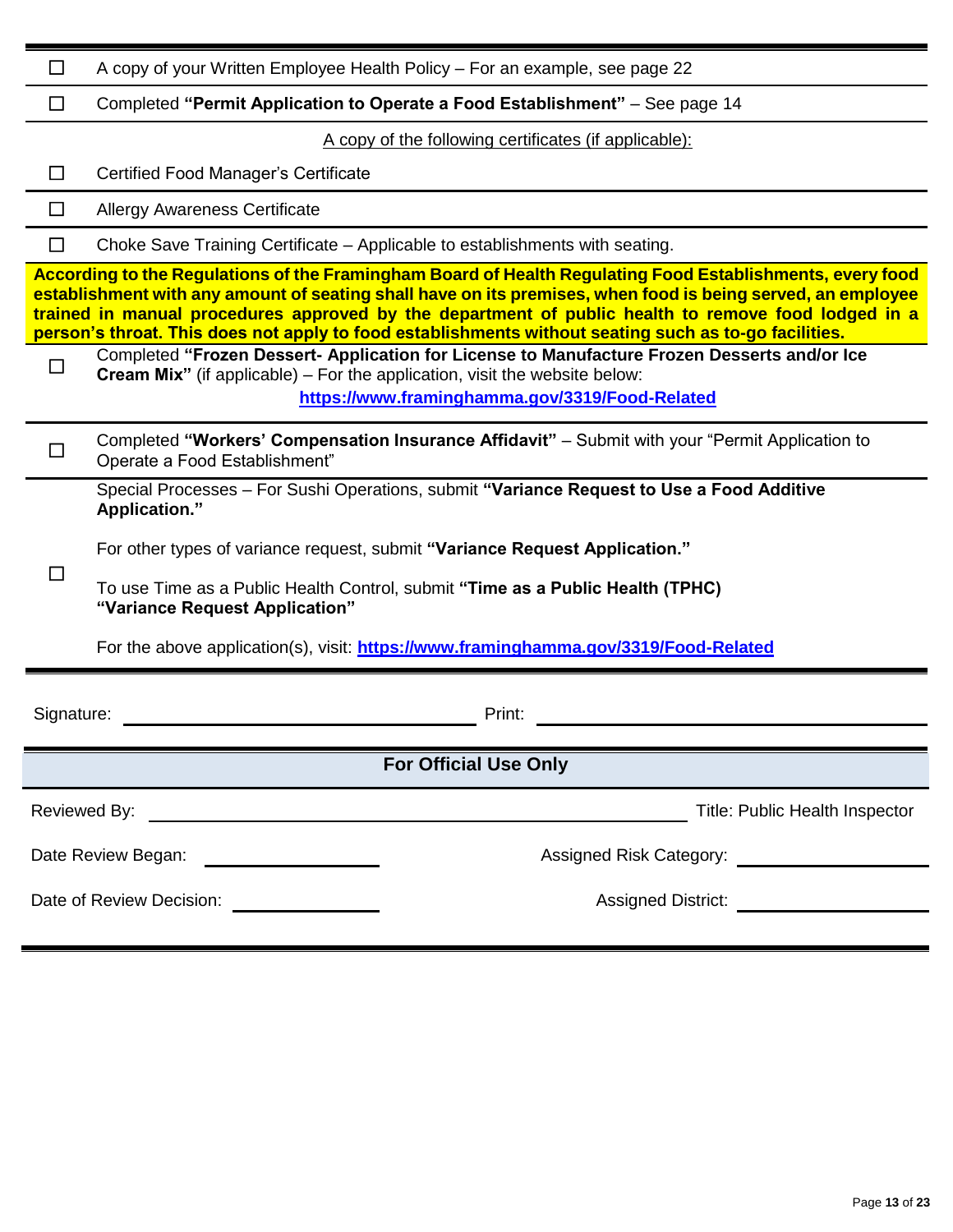



(508) 532-5470 MEMORIAL BUILDING 150 Concord Street, Room 205 www.framinghamma.gov Framingham, MA 01702

## **Permit Application to Operate a Food Establishment**

**According to the 2013 FDA Food Code 8-301.11, a person may not operate a food establishment without a valid permit to operate issued by the Local Board of Health. Complete application below. Please print legibly. An incomplete application and/or missing documents may delay the review process and issuing a permit.**

#### **1. Type of Application**

Date:

☐ New Food Establishment Permit ☐ Renewal of Existing Food Establishment Permit ☐ Permanent (Brick & Mortar) **Complete this application** \*Mobile Food Establishment (MFE) Permit to Operate is required. \*Residential (Cottage) Kitchen Food Operation Permit is required. \*Temporary or Seasonal Food Establishment Permit is required. **\*For the items above, Do NOT complete this application. The appropriate applications can be found at the website below: <https://www.framinghamma.gov/3319/Food-Related>**

#### **2. Food Establishment Information**

**The Establishment Name MUST BE THE SAME as the name listed on your CV (Common Victualler – Required for seating) License Application (if applicable).**

Name of Food Establishment: **Name of Food Establishment:** 

Address: Framingham, MA 0170

Establishment Phone Number:

Number of seats approved by the Framingham License Commission – Common Victualler (CV) License:

**Common Victualler License (CV):** According to MA General Law Chapter 140 Section 2, Food Establishments that offer seating to the public for consumption on the premises requires a CV License. For more information contact the City of Framingham **Licensing Department** located at **City Hall, 150 Concord Street, Room 203, 508-532-5402.** For information, visit: **<https://www.framinghamma.gov/398/Licensing>**

**Anti-Choking Procedures:** According to MA General Law, food service establishments with 25 or more seats are required to have an employee trained in Anti-Choking procedures at all times the establishment is open to the public. However; the Framingham Board of Health Regulations requires food establishments with **any amount of seating for dining** to have an employee trained in Anti-Choking procedures at all times the establishment is open to the public. For classes, visit: **<https://www.framinghamma.gov/3319/Food-Related>**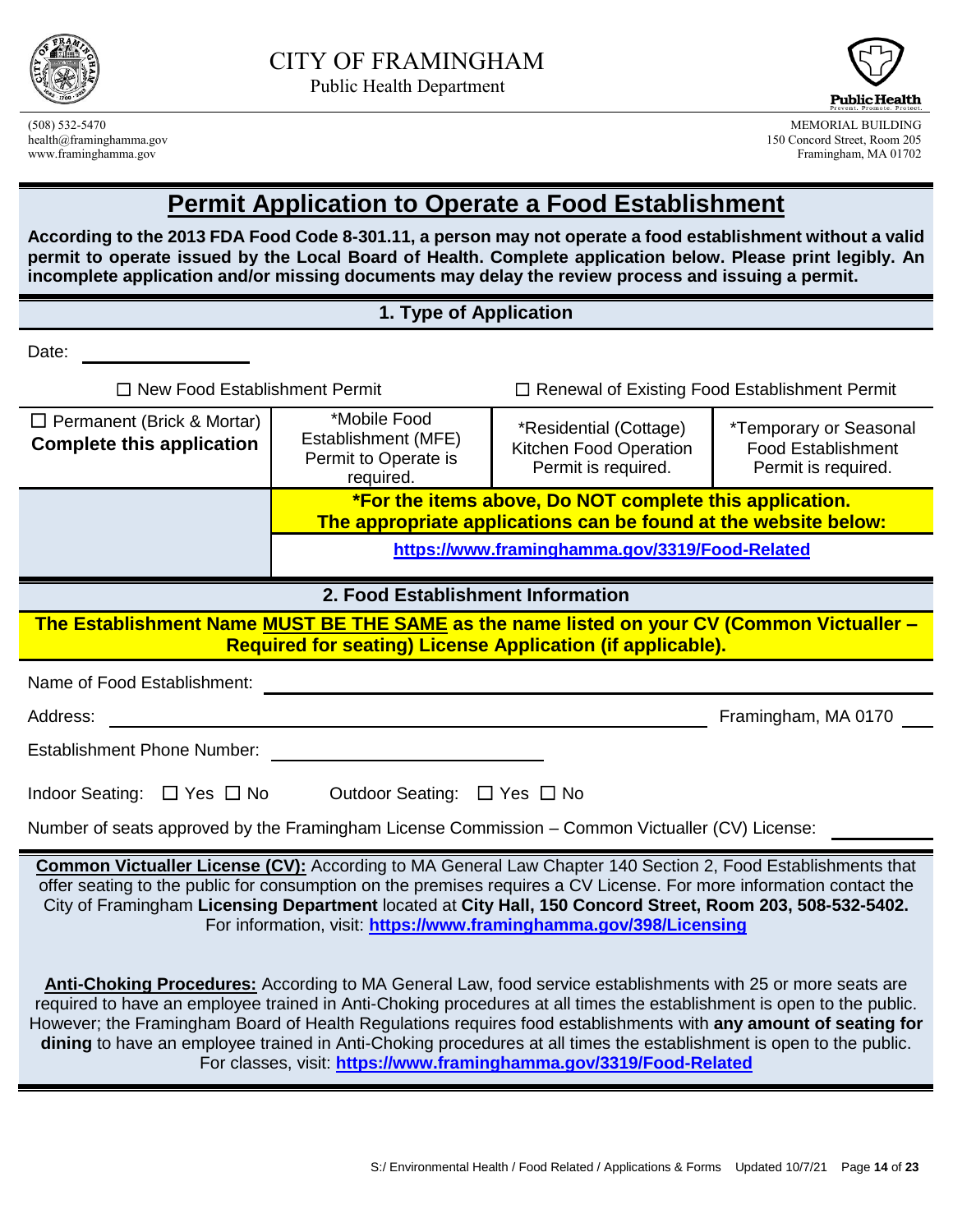|                              |                                                                |                                                               | 3. Owner Information                                                                                                 |                                                                                                                                                                                                                                      |
|------------------------------|----------------------------------------------------------------|---------------------------------------------------------------|----------------------------------------------------------------------------------------------------------------------|--------------------------------------------------------------------------------------------------------------------------------------------------------------------------------------------------------------------------------------|
|                              |                                                                |                                                               |                                                                                                                      | The information listed below must be the Legal Owner as per the CV License (if applicable).                                                                                                                                          |
| Name of Owner:               |                                                                |                                                               | <u> 1989 - Johann Harry Barn, mars ar breist ar ymgyrdd y breisinn a gynnas y breisinn a gynnas y breisinn a gyn</u> |                                                                                                                                                                                                                                      |
| <b>Mailing Address:</b>      |                                                                |                                                               |                                                                                                                      |                                                                                                                                                                                                                                      |
| Phone Number:                |                                                                |                                                               | Email:                                                                                                               | <u> 1980 - John Stein, Amerikaansk politiker (</u>                                                                                                                                                                                   |
|                              |                                                                |                                                               | Check the applicable type of business below:                                                                         |                                                                                                                                                                                                                                      |
| Association<br>$\mathcal{L}$ | $\Box$<br>Corporation                                          | $\Box$<br>Individual                                          | $\Box$<br>Partnership                                                                                                | Other $-$<br>$\Box$<br>Specify:                                                                                                                                                                                                      |
|                              |                                                                |                                                               | officers.                                                                                                            | If corporation, association or partnership, attach a list of the names, addresses and phone numbers of the                                                                                                                           |
|                              |                                                                |                                                               | Complete the following for the above checked box:                                                                    |                                                                                                                                                                                                                                      |
| Name of Contact Person:      |                                                                |                                                               |                                                                                                                      |                                                                                                                                                                                                                                      |
| Phone Number:                |                                                                | <u> 1989 - Johann Barnett, fransk politik (</u>               | Email:                                                                                                               |                                                                                                                                                                                                                                      |
|                              |                                                                |                                                               | 4. Applicant Information                                                                                             |                                                                                                                                                                                                                                      |
|                              |                                                                |                                                               |                                                                                                                      | To qualify for a Food Establishment Permit, the applicant shall be an owner or officer of the legal ownership.                                                                                                                       |
| Name of Applicant:           |                                                                |                                                               |                                                                                                                      | Date of Birth:                                                                                                                                                                                                                       |
| <b>Mailing Address:</b>      |                                                                | <u> 1980 - Johann Barn, mars an t-Amerikaansk politiker (</u> |                                                                                                                      |                                                                                                                                                                                                                                      |
| Phone Number:                |                                                                |                                                               |                                                                                                                      | <u>in the contract of the contract of the contract of the contract of the contract of the contract of the contract of the contract of the contract of the contract of the contract of the contract of the contract of the contra</u> |
|                              |                                                                |                                                               | 5. Person-in-Charge (PIC) Information                                                                                | All Food Establishments MUST have a designated PIC that is present at the establishment during all hours of                                                                                                                          |
|                              |                                                                |                                                               |                                                                                                                      | operation. The permit holder shall be the PIC. If the permit holder is not present, a PIC shall be designated.                                                                                                                       |
|                              | Name of Person Directly responsible at the Food Establishment: |                                                               |                                                                                                                      |                                                                                                                                                                                                                                      |
| <b>Mailing Address:</b>      |                                                                |                                                               |                                                                                                                      |                                                                                                                                                                                                                                      |
| Phone Number:                |                                                                |                                                               | Email:                                                                                                               |                                                                                                                                                                                                                                      |
| Title: $\square$ Owner       |                                                                |                                                               |                                                                                                                      | $\Box$ Manager $\Box$ General Manager $\Box$ District Manager $\Box$ Other - Specify:                                                                                                                                                |
|                              |                                                                |                                                               |                                                                                                                      | 6. Person Responsible for Receiving and Addressing Inspection and Complaint Concerns                                                                                                                                                 |
| Name:                        |                                                                |                                                               |                                                                                                                      | Title:                                                                                                                                                                                                                               |
| Phone Number:                |                                                                | Email:                                                        |                                                                                                                      |                                                                                                                                                                                                                                      |
|                              |                                                                |                                                               | communication.                                                                                                       | The email above will be used to send electronic inspection reports, permit renewal notification and                                                                                                                                  |
|                              |                                                                |                                                               | 7. 24-Hour Emergency Contact Information                                                                             |                                                                                                                                                                                                                                      |
| Name:                        |                                                                |                                                               | 24 Hour Phone Number:                                                                                                |                                                                                                                                                                                                                                      |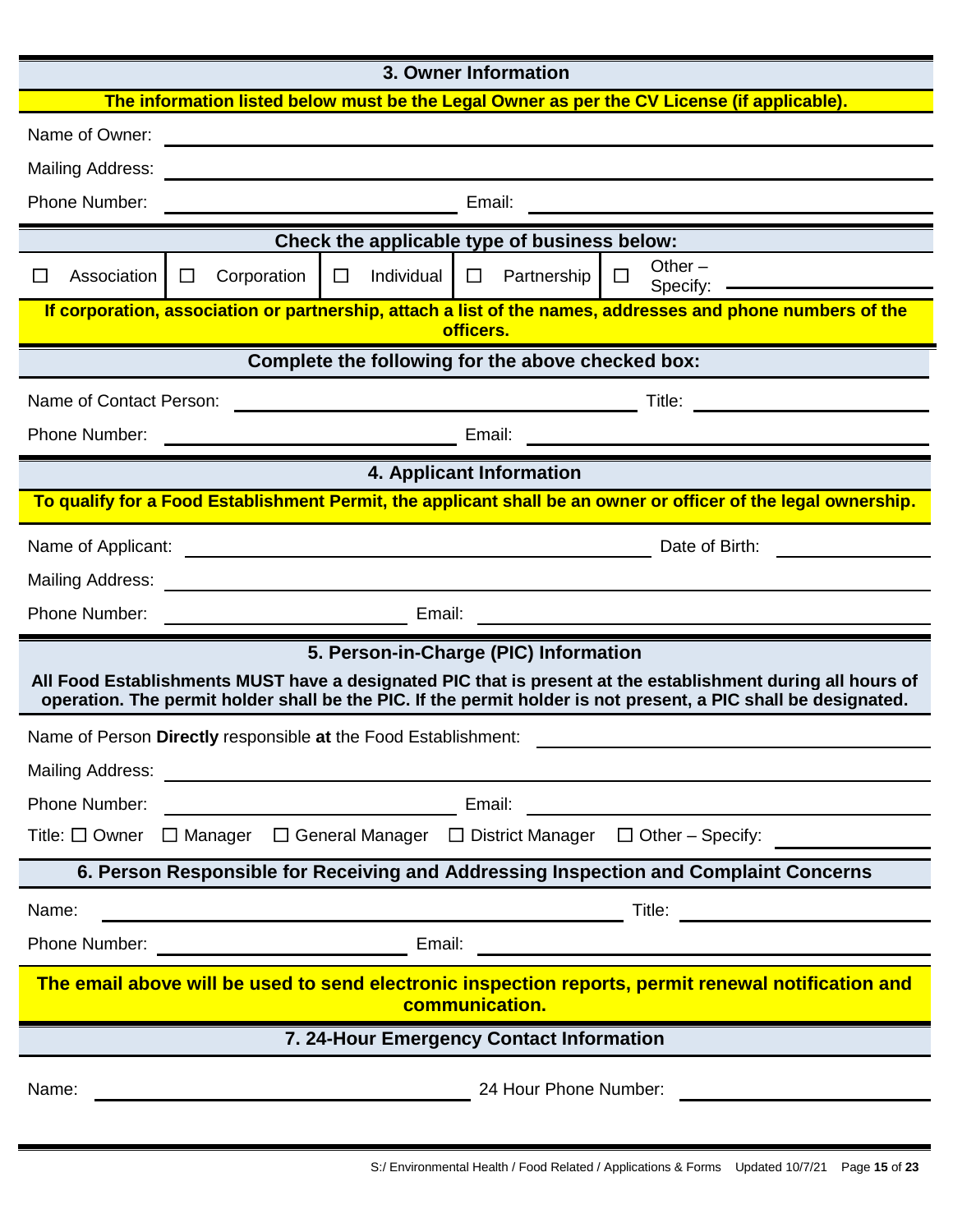| 8. Operation Information                                                                                             |                                                                                    |                                                                                                                                                                                  |  |                                          |                   |                                  |                             |                                                                                                                                                                                                             |
|----------------------------------------------------------------------------------------------------------------------|------------------------------------------------------------------------------------|----------------------------------------------------------------------------------------------------------------------------------------------------------------------------------|--|------------------------------------------|-------------------|----------------------------------|-----------------------------|-------------------------------------------------------------------------------------------------------------------------------------------------------------------------------------------------------------|
|                                                                                                                      |                                                                                    |                                                                                                                                                                                  |  | Check the applicable establishment type: |                   |                                  |                             |                                                                                                                                                                                                             |
| $\Box$ Caterer Only                                                                                                  |                                                                                    |                                                                                                                                                                                  |  | $\Box$ Church                            | $\Box$ Daycare    |                                  | $\Box$ Health Care Facility |                                                                                                                                                                                                             |
|                                                                                                                      |                                                                                    | $\Box$ School (K-12): $\Box$ Private $\Box$ Public                                                                                                                               |  |                                          | $\Box$ University |                                  |                             | (Nursing Home, Assisted Living, Hospital)                                                                                                                                                                   |
|                                                                                                                      |                                                                                    | $\Box$ Restaurant - Check the applicable box(es) below:                                                                                                                          |  |                                          |                   |                                  |                             |                                                                                                                                                                                                             |
|                                                                                                                      |                                                                                    | $\Box$ Restaurant <b>offers</b> table service. Example: Customer orders food at their table (Full Service).                                                                      |  |                                          |                   |                                  |                             |                                                                                                                                                                                                             |
|                                                                                                                      |                                                                                    | $\Box$ Restaurant <b>does NOT</b> offer table service.<br>Example: Customer orders food at the counter then sits at a table or orders to go. (Fast Food).                        |  |                                          |                   |                                  |                             |                                                                                                                                                                                                             |
|                                                                                                                      | $\Box$ Food is prepared and served at your restaurant.                             |                                                                                                                                                                                  |  |                                          |                   |                                  |                             |                                                                                                                                                                                                             |
|                                                                                                                      | $\Box$ Food is prepared at a different location then delivered to your restaurant. |                                                                                                                                                                                  |  |                                          |                   |                                  |                             |                                                                                                                                                                                                             |
|                                                                                                                      |                                                                                    | $\Box$ Retail Food Store – Check all that are applicable to your Retail Food Store operation below:                                                                              |  |                                          |                   |                                  |                             |                                                                                                                                                                                                             |
|                                                                                                                      |                                                                                    |                                                                                                                                                                                  |  |                                          |                   |                                  |                             | Refrigeration - Do you sell items that require refrigeration such as milk, eggs, cheese? $\Box$ Yes<br>$\Box$ No                                                                                            |
| $\Box$ Performs Food Preparation<br>$\Box$ Deli Department<br>$\Box$ Produce Department<br>$\Box$ Seafood Department |                                                                                    |                                                                                                                                                                                  |  |                                          |                   |                                  |                             |                                                                                                                                                                                                             |
|                                                                                                                      |                                                                                    |                                                                                                                                                                                  |  |                                          |                   |                                  |                             | 9. Check the appropriate boxes below for the operation(s) performed at your establishment:<br>TCS means: Time Temperature Control for Safety Food - Foods that require refrigeration for safety.            |
| А.                                                                                                                   |                                                                                    | <b>TCS foods.</b>                                                                                                                                                                |  |                                          |                   |                                  |                             | My food operation does NOT prepare food, but DOES offer for sale only prepackaged food that is NOT                                                                                                          |
|                                                                                                                      |                                                                                    | Example: Chips, candy, cookies - Items that do not require refrigeration for safety.<br>Convenient store or gas station with no refrigeration and no refrigerated food products. |  |                                          |                   |                                  |                             |                                                                                                                                                                                                             |
| В.                                                                                                                   |                                                                                    | <b>TCS foods.</b>                                                                                                                                                                |  |                                          |                   |                                  |                             | My food operation does NOT prepare food, but DOES offer for sale only prepackaged food that ARE                                                                                                             |
|                                                                                                                      |                                                                                    | Example: Milk, cheese, frozen products - Items that require refrigeration for food safety.<br>Convenient store with refrigerated/frozen food products.                           |  |                                          |                   |                                  |                             |                                                                                                                                                                                                             |
| C.                                                                                                                   |                                                                                    | My food operation <b>does prepare food</b> however the foods are <b>NOT TCS foods.</b>                                                                                           |  |                                          |                   |                                  |                             |                                                                                                                                                                                                             |
|                                                                                                                      |                                                                                    | safety.                                                                                                                                                                          |  |                                          |                   |                                  |                             | Example: Dessert-type items - Cookies, brownies, cakes that DO NOT require refrigeration for food                                                                                                           |
|                                                                                                                      |                                                                                    |                                                                                                                                                                                  |  |                                          |                   | (check all that are applicable): |                             | My food establishment operation prepares, offers for sale, or serves TCS for:                                                                                                                               |
| D1.                                                                                                                  | ப                                                                                  | My food operation prepares / cooks' items only upon a Consumer's request.                                                                                                        |  |                                          |                   |                                  |                             |                                                                                                                                                                                                             |
|                                                                                                                      |                                                                                    |                                                                                                                                                                                  |  |                                          |                   |                                  |                             | Example: A customer orders a cheeseburger and it's cooked and served to the customer immediately.                                                                                                           |
| D <sub>2</sub> .                                                                                                     |                                                                                    | discards food that has not been sold or served at an approve frequency.                                                                                                          |  |                                          |                   |                                  |                             | My food operation prepares food in advance in quantities based on projected consumer demand and                                                                                                             |
|                                                                                                                      |                                                                                    | Example: Soup is cooked, held in a steam table and disposed at the end of the day.                                                                                               |  |                                          |                   |                                  |                             |                                                                                                                                                                                                             |
| D.3                                                                                                                  | H                                                                                  | Food Code.                                                                                                                                                                       |  |                                          |                   |                                  |                             | My food operation uses time as a public health control (TPHC) as specified under §3-501.19 in 2013 FDA                                                                                                      |
|                                                                                                                      |                                                                                    | Public Health must review and approve your plan <b>PRIOR</b> to implementation.                                                                                                  |  |                                          |                   |                                  |                             | Example: Storing TCS Food at room temperature for a period of time. To use TPHC, the Framingham                                                                                                             |
| Е.                                                                                                                   |                                                                                    | freezing; or thawing.                                                                                                                                                            |  |                                          |                   |                                  |                             | My food operation prepares TCS food in advance using a food preparation method that involves two or<br>more steps which may include combing TCS foods ingredients; cooking, reheating; hot or cold holding; |
|                                                                                                                      |                                                                                    |                                                                                                                                                                                  |  |                                          |                   |                                  |                             | Example: Cooking chicken with vegetables, cooling, and reheat to hot hold in a steam table.                                                                                                                 |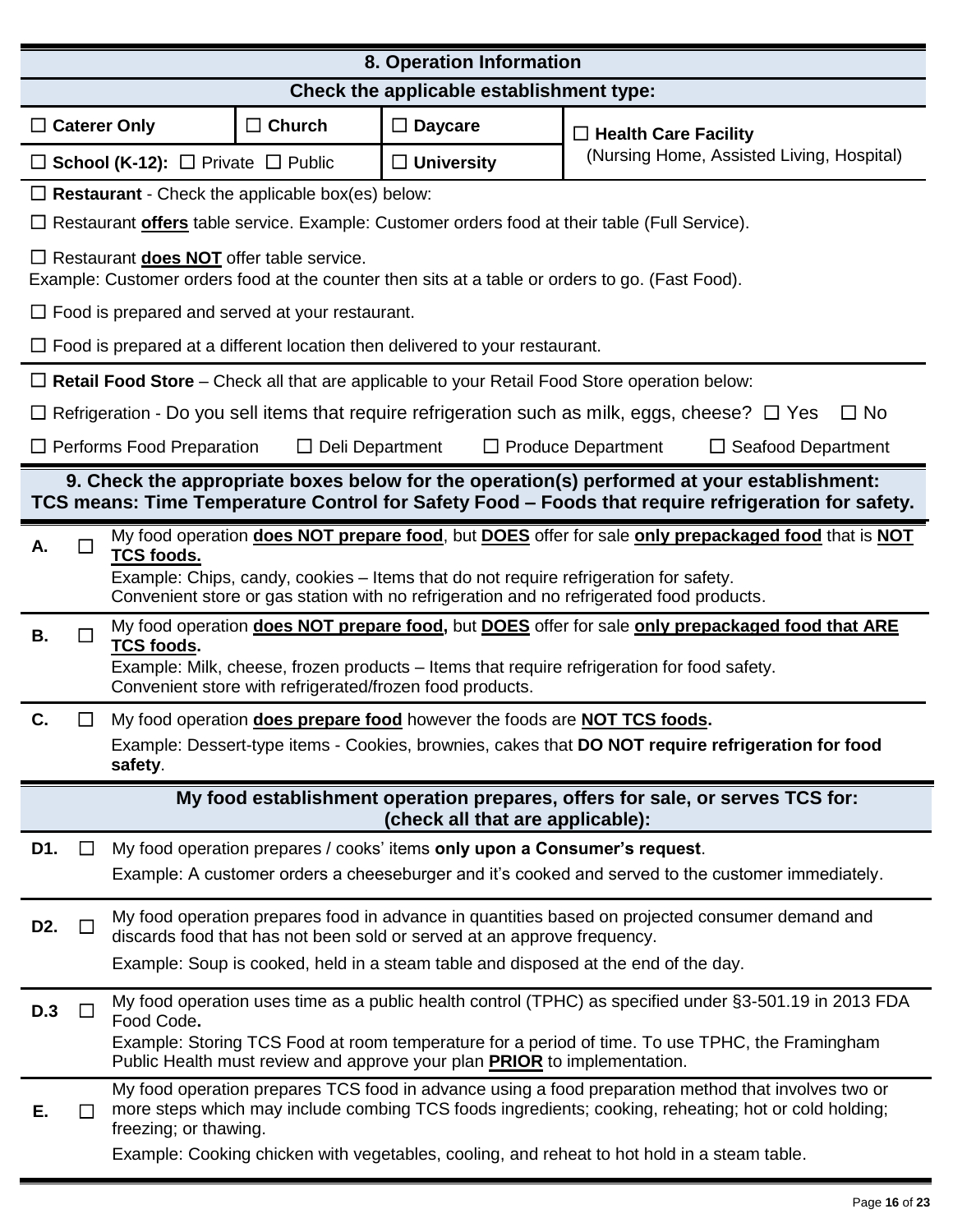| F.             | My food operation uses Special Process(es). The Framingham Public Health must review and approve<br>your plan <b>PRIOR</b> to implementation. In some cases, a Variance is required to be obtained.<br>Example: Use of additives to render a food non-TCS (i.e. sushi rice), reduced oxygen packaging (ROP) /                                                                                                                                                                                                                                           |
|----------------|---------------------------------------------------------------------------------------------------------------------------------------------------------------------------------------------------------------------------------------------------------------------------------------------------------------------------------------------------------------------------------------------------------------------------------------------------------------------------------------------------------------------------------------------------------|
|                | vacuum packing, cook-chill, sous vide, curing and smoking foods for preservation, live molluscan shellfish<br>tank, fermentation (i.e. kimchi), sprouted seeds.                                                                                                                                                                                                                                                                                                                                                                                         |
| G.             | My food operation prepares TCS food in advance using a food preparation method that involves two or more<br>steps which may include combining TCS foods ingredients; cooking, reheating; hot or cold holding; freezing;<br>or thawing for delivery to and consumption at a location off the premises of the food establishment where it<br>is prepared.<br><b>Example: Catering Operation</b>                                                                                                                                                           |
| Н.             | My food operation prepares TCS food in advance using a food preparation method that involves two or more<br>steps which may include combing TCS foods ingredients; cooking, reheating; hot or cold holding; freezing;<br>or thawing for service to a <b>Highly Susceptible Population</b> (HSP- See definition below).                                                                                                                                                                                                                                  |
|                | HSP means individuals who are more likely than other people in the general population to<br>experience foodborne disease because they are immunocompromised; preschool age children,<br>or older adults. The facility provides food and services such as custodial care, health care, or<br>assisted living, such as a child or adult day care center, kidney dialysis center, hospital or<br>nursing home, or nutritional or socialization services such as a senior center.                                                                           |
|                |                                                                                                                                                                                                                                                                                                                                                                                                                                                                                                                                                         |
|                | Statement: Pursuant to M.G.L. Ch. 62C, Sec. 49A, I<br>, certify under<br>the penalties of perjury that I, to my best knowledge and belief, have filed all State Tax returns and paid all State Taxes<br>required under law. I hereby attest to the accuracy of the information provided in the application and affirm to comply<br>with the jurisdictional current code and allow the regulatory authority to the establishment specified under § 8-402.11<br>and to records specified under §§ 3-203.12 and 5-205.13 and subparagraph 8-201.14(D) (6). |
|                | According to §8-302.11, an application for a food establishment permit shall be submitted at least 30                                                                                                                                                                                                                                                                                                                                                                                                                                                   |
|                | calendar days before the date planned for opening a food establishment or the expiration date of the<br>current permit for an existing facility. Failure to obtain a valid permit could result in late fees and/or a<br>suspension or revocation of the permit.                                                                                                                                                                                                                                                                                         |
|                | <b>Federal Identification Number:</b>                                                                                                                                                                                                                                                                                                                                                                                                                                                                                                                   |
|                | Signature of Individual Corp. / Officer:                                                                                                                                                                                                                                                                                                                                                                                                                                                                                                                |
|                | Total Fee Enclosed: \$                                                                                                                                                                                                                                                                                                                                                                                                                                                                                                                                  |
|                | To obtain a Permit to Operate a Food Establishment, submit the following:                                                                                                                                                                                                                                                                                                                                                                                                                                                                               |
| ப              | Completed "Application for a Permit to Operate a Food Establishment." An incomplete application and/or<br>missing documents may delay the permitting process. Do not leave any blank spaces. Include your Federal<br>Identification Number and Signature.                                                                                                                                                                                                                                                                                               |
| $\Box$         | Permit Fee - See "Food Service Establishment Fee Schedule" on page 18. Make check payable to<br>"City of Framingham". Credit cards are only accepted online at this time. All Fees are nonrefundable.                                                                                                                                                                                                                                                                                                                                                   |
| $\mathbb{R}^n$ | Completed "Workers Compensation Insurance Affidavit: General Business" – See page 19. Attach a copy of the<br>workers' compensation policy declaration page that shows the policy number and expiration date.                                                                                                                                                                                                                                                                                                                                           |
|                |                                                                                                                                                                                                                                                                                                                                                                                                                                                                                                                                                         |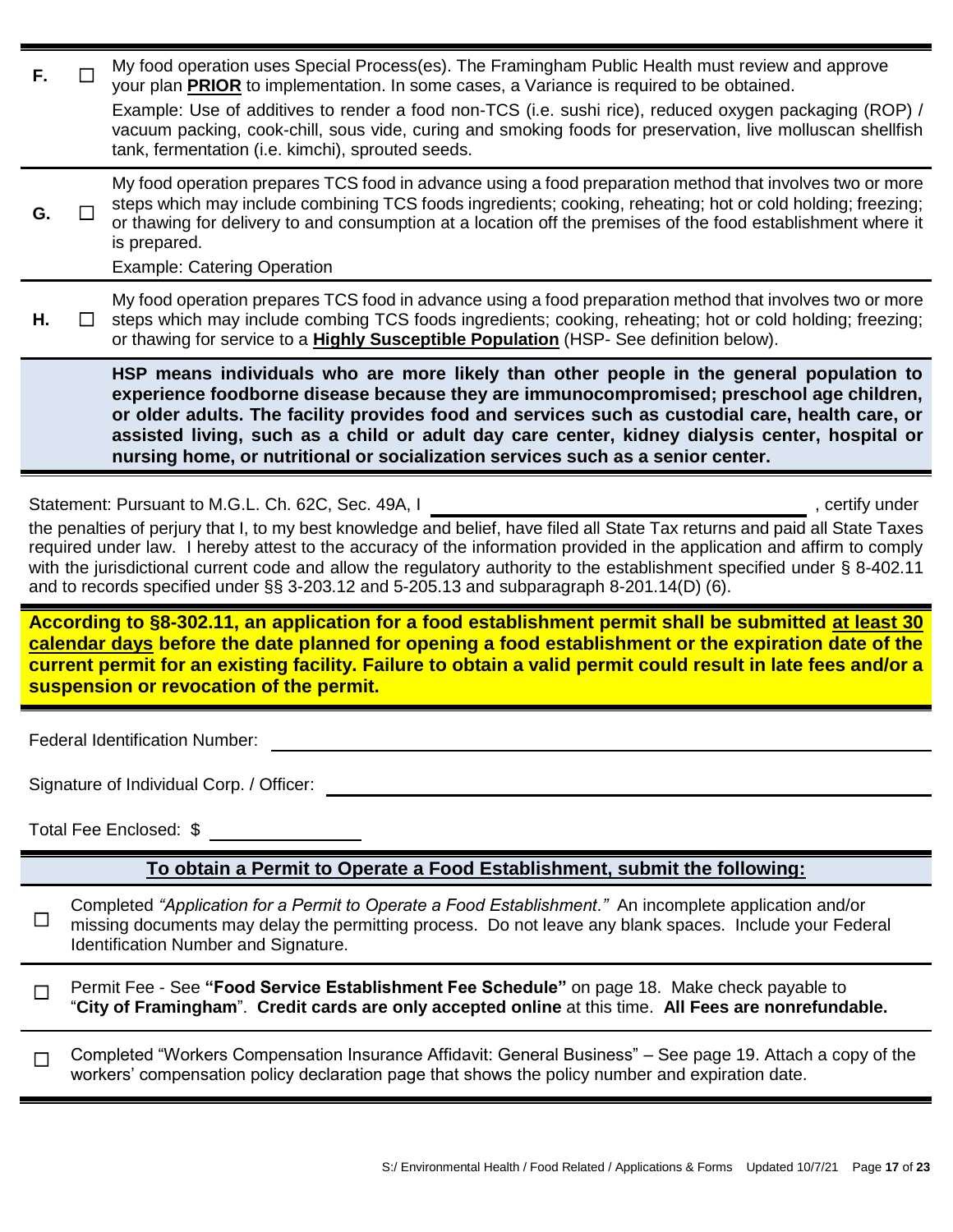☐ Copies of Person-in-Charge (PIC) Certified Food Protection Manager AND Allergy Awareness Certificates (if applicable). Please check the expiration date on the certificates. If your certification is expired, submit a copy of the invoice for recertification. For certification, visit: **<https://www.mass.gov/lists/retail-food>**

**Note:** The Framingham Board of Health Food Establishment Regulations require the Person-Charge (PIC) to be a certified food protection manager (CFPM) who has shown proficiency of required information through passing a test that is part of an accredited program and shall be present at the food establishment during all hours of operation. A PIC is required at all food establishments however some operations that are deemed by the Framingham Public Health Department to pose minimal risk of causing, or contributing to, foodborne illness based on the nature of the operation and extent of food preparation do not require the PIC to be a CFPM. Example - A retail store that sells only commercially pre-packaged food items.

In addition to the Massachusetts Food Code 105 CMR 590.000 and the 2013 FDA Food Code, the City of Framingham Board of Health has regulations for Regulating Food Establishments. This regulation is specific to Framingham. The regulations can be found at: **<https://www.framinghamma.gov/3319/Food-Related>**

☐ Copies of Choke Save Training - According to MA General Law, food service establishments with 25 or more seats are required to have an employee trained in Anti-Choking procedures at all times the establishment is open to the public.

**Note:** The Framingham Board of Health Regulations requires food establishments with **any amount of seating for dining** to have an employee trained in Anti-Choking procedures at all times the establishment is open to the public. For classes, visit: **<https://www.framinghamma.gov/3319/Food-Related>**

#### **Food Service Establishments Fee Schedule**

| 50 seats or less             | \$150.00 |
|------------------------------|----------|
| 51 to 200<br>seats inclusive | \$225.00 |
| More than 200 seats          | \$400.00 |

#### **Retail Store Food Establishments**

| Limited Retail – Only pre-packaged non-TCS / PHF Foods (Time / Temperature Control for Safety Food /<br>Potentially Hazardous Foods) - Foods that require refrigeration. | \$50.00  |
|--------------------------------------------------------------------------------------------------------------------------------------------------------------------------|----------|
| 10,000 or less ft <sup>2</sup> - No Food Service                                                                                                                         | \$150.00 |
| 10,000 or less ft <sup>2</sup> - With Food Service                                                                                                                       | \$225.00 |
| More than $10,000$ ft <sup>2</sup>                                                                                                                                       | \$400.00 |
| <b>Residential Kitchen</b>                                                                                                                                               | \$150.00 |

**Note: If you plan to renovate your establishment and/or implement the following processes, plans must be submitted to the Framingham Public Health Department for review and approval PRIOR to construction or implementation.** 

- 
- **Renovate the establishment Change or add new equipment**
- **Perform Special Processes such as but not limited to: Smoking of Foods / Acidification as means of Food Preservation (sushi rice), Reduced Oxygen Packaging (ROP), Partial Cooking of Raw Animal Foods, and the use of Time as a Public Health Control. Detail plans and specific information must be submitted for review & approval.**

**Important Note: Food Establishment Permits are Not Transferable. If you plan to sell your business, contact the Framingham Public Health Department. For ALL Food Establishments, the new owner is required to submit a** *"Food Establishment Plan Review Application"* **and apply for a** *"Permit to Operate a Food Establishment"* **at least 30 Calendar days before the date the new owner plans to operate.** 

**Framingham Public Health Department is open Monday, Wednesday, Thursday from 8:30 a.m. to 5:00 p.m. Office hours are extended on Tuesday between 8:30 a.m. to 7:00 p.m. Friday office hours are reduced to 8:30 a.m. to 2:00 p.m.**

**For questions, please call the Framingham Public Health Department at 508-532-5470**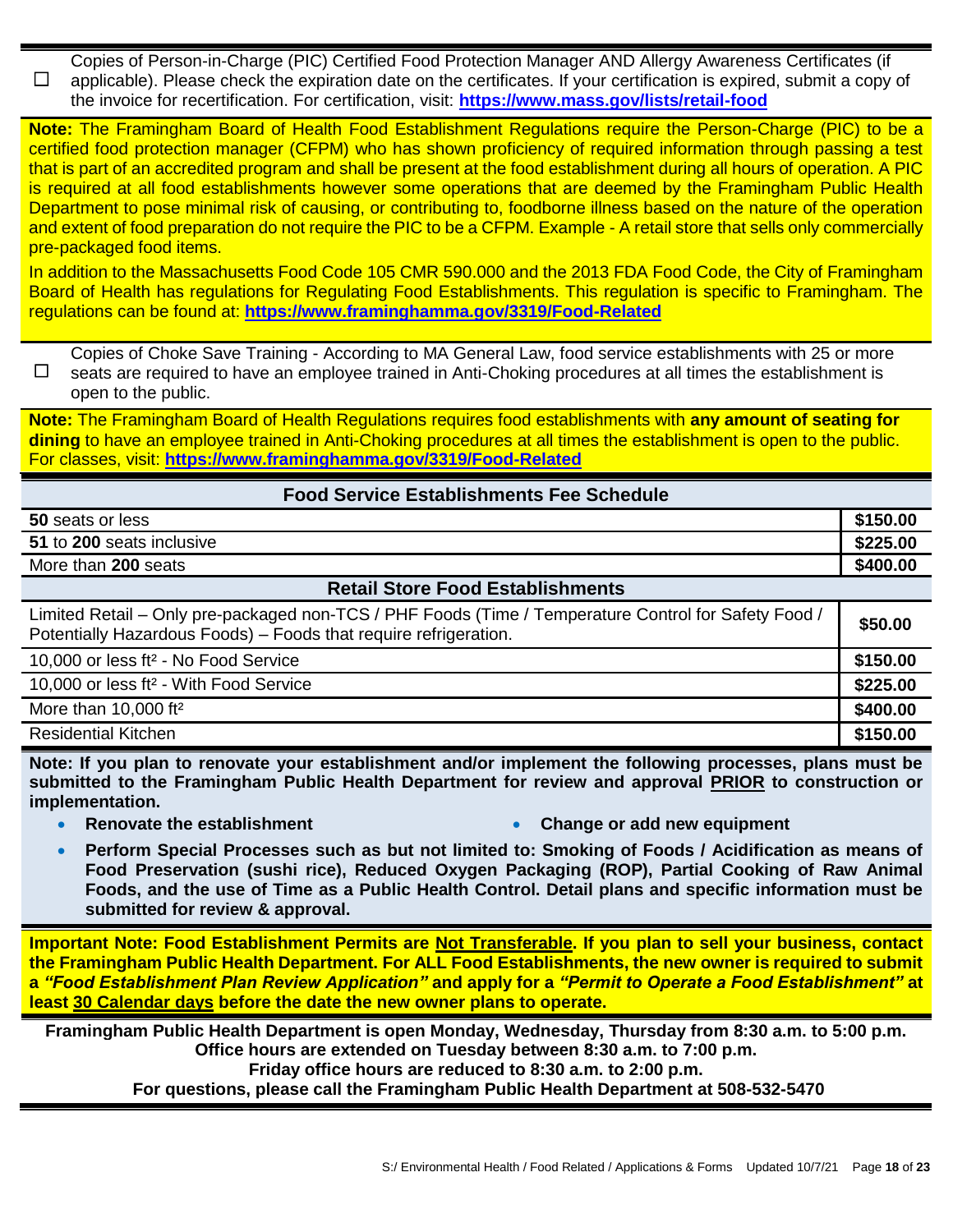

*The Commonwealth of Massachusetts Department of Industrial Accidents 1 Congress Street, Suite 100 Boston, MA 02114-2017 www.mass.gov/dia* **Workers' Compensation Insurance Affidavit: General Businesses. TO BE FILED WITH THE PERMITTING AUTHORITY.**

#### **Applicant Information Please Print Legibly**

| City/State/Zip: Phone #: Phone #:                                                                                                                                                                                                                                                                                                                                                                                                                                                                                                                                                                                                                                                                                                                                                                                                                                                                                                                                                                                                                                                                          |                                                                                                                                                                                                                                                                                                                                                                                                                         |
|------------------------------------------------------------------------------------------------------------------------------------------------------------------------------------------------------------------------------------------------------------------------------------------------------------------------------------------------------------------------------------------------------------------------------------------------------------------------------------------------------------------------------------------------------------------------------------------------------------------------------------------------------------------------------------------------------------------------------------------------------------------------------------------------------------------------------------------------------------------------------------------------------------------------------------------------------------------------------------------------------------------------------------------------------------------------------------------------------------|-------------------------------------------------------------------------------------------------------------------------------------------------------------------------------------------------------------------------------------------------------------------------------------------------------------------------------------------------------------------------------------------------------------------------|
| Are you an employer? Check the appropriate box:<br>1. I am a employer with employees (full and/<br>or part-time).*<br>2. $\Box$ I am a sole proprietor or partnership and have no<br>employees working for me in any capacity.<br>[No workers' comp. insurance required]<br>$3. \Box$ We are a corporation and its officers have exercised<br>their right of exemption per c. 152, $\S1(4)$ , and we have<br>no employees. [No workers' comp. insurance required]**<br>$4.$ We are a non-profit organization, staffed by volunteers,<br>with no employees. [No workers' comp. insurance req.]<br>*Any applicant that checks box #1 must also fill out the section below showing their workers' compensation policy information.<br>check box #1.<br>I am an employer that is providing workers' compensation insurance for my employees. Below is the policy information.<br>Insurance Company Name: Name: Name: Name: Name: Name: Name: Name: Name: Name: Name: Name: Name: Name: Name: Name: Name: Name: Name: Name: Name: Name: Name: Name: Name: Name: Name: Name: Name: Name: Name: Name: Name: Name: | <b>Business Type (required):</b><br>5. $\Box$ Retail<br>6. Restaurant/Bar/Eating Establishment<br>Office and/or Sales (incl. real estate, auto, etc.)<br>$\Box$ Non-profit<br>$\Box$ Entertainment<br>10. Manufacturing<br>11. Health Care<br>**If the corporate officers have exempted themselves, but the corporation has other employees, a workers' compensation policy is required and such an organization should |
|                                                                                                                                                                                                                                                                                                                                                                                                                                                                                                                                                                                                                                                                                                                                                                                                                                                                                                                                                                                                                                                                                                            |                                                                                                                                                                                                                                                                                                                                                                                                                         |
| Attach a copy of the workers' compensation policy declaration page (showing the policy number and expiration date).                                                                                                                                                                                                                                                                                                                                                                                                                                                                                                                                                                                                                                                                                                                                                                                                                                                                                                                                                                                        |                                                                                                                                                                                                                                                                                                                                                                                                                         |
|                                                                                                                                                                                                                                                                                                                                                                                                                                                                                                                                                                                                                                                                                                                                                                                                                                                                                                                                                                                                                                                                                                            | Failure to secure coverage as required under Section 25A of MGL c. 152 can lead to the imposition of criminal penalties of a fine up to<br>\$1,500.00 and/or one-year imprisonment, as well as civil penalties in the form of a STOP WORK ORDER and a fine of up to \$250.00 a<br>day against the violator. Be advised that a copy of this statement may be forwarded to the Office of Investigations of the DIA for    |
| insurance coverage verification.<br>I do hereby certify, under the pains and penalties of perjury that the information provided above is true and correct.                                                                                                                                                                                                                                                                                                                                                                                                                                                                                                                                                                                                                                                                                                                                                                                                                                                                                                                                                 |                                                                                                                                                                                                                                                                                                                                                                                                                         |
|                                                                                                                                                                                                                                                                                                                                                                                                                                                                                                                                                                                                                                                                                                                                                                                                                                                                                                                                                                                                                                                                                                            | Date:                                                                                                                                                                                                                                                                                                                                                                                                                   |
|                                                                                                                                                                                                                                                                                                                                                                                                                                                                                                                                                                                                                                                                                                                                                                                                                                                                                                                                                                                                                                                                                                            |                                                                                                                                                                                                                                                                                                                                                                                                                         |
| Official use only. Do not write in this area, to be completed by city or town official.                                                                                                                                                                                                                                                                                                                                                                                                                                                                                                                                                                                                                                                                                                                                                                                                                                                                                                                                                                                                                    |                                                                                                                                                                                                                                                                                                                                                                                                                         |
| Signature:<br>Phone #:<br>City or Town: <u>New York: Permit/License</u> #                                                                                                                                                                                                                                                                                                                                                                                                                                                                                                                                                                                                                                                                                                                                                                                                                                                                                                                                                                                                                                  |                                                                                                                                                                                                                                                                                                                                                                                                                         |

**Contact Person: Phone #:**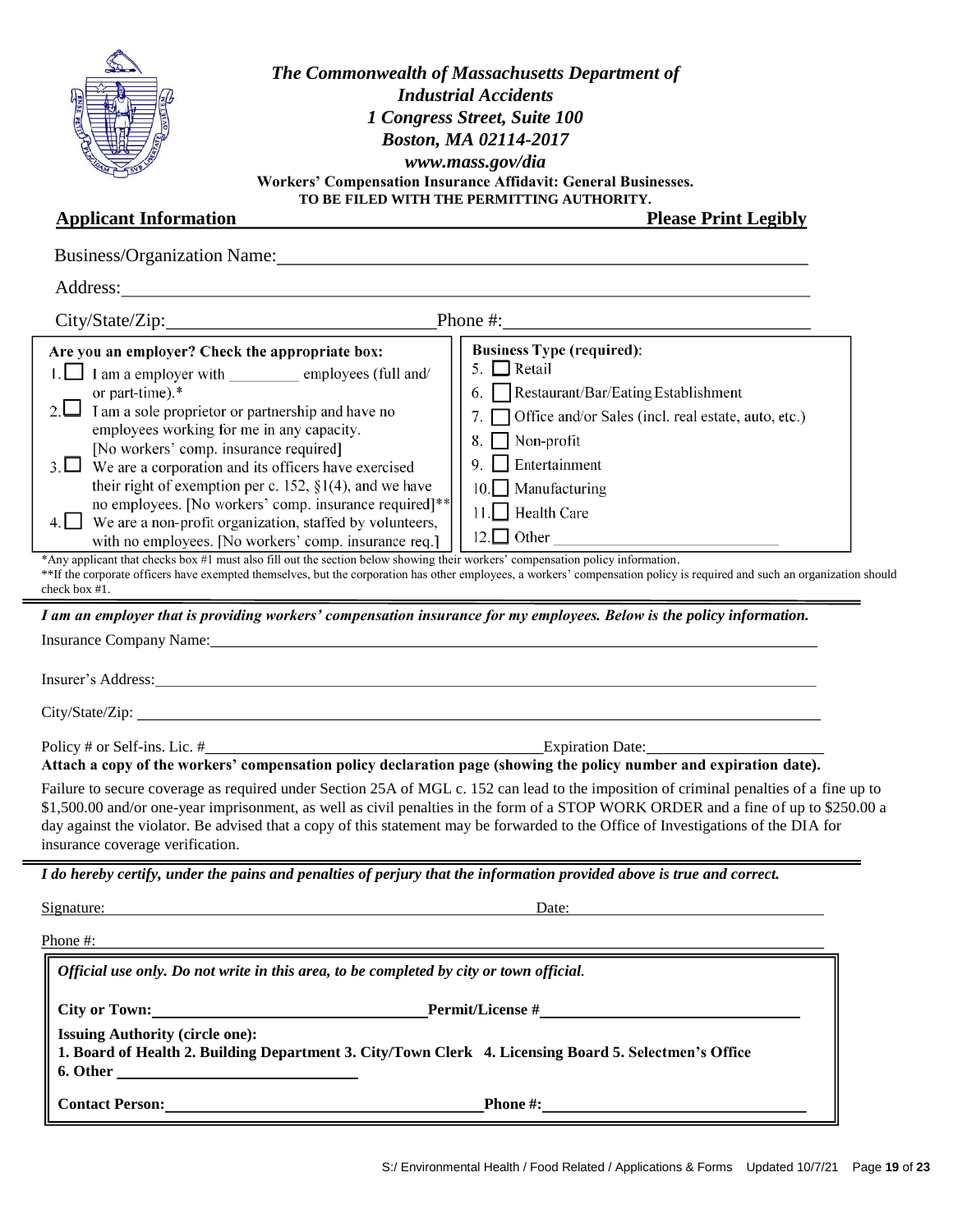# **Information and Instructions**

Massachusetts General Laws chapter 152 requires all employers to provide workers' compensation for their employees. Pursuant to this statute, an *employee* is defined as "...every person in the service of another under any contract of hire, express or implied, oral or written."

An *employer* is defined as "an individual, partnership, association, corporation or other legal entity, or any two or more of the foregoing engaged in a joint enterprise, and including the legal representatives of a deceased employer, or the receiver or trustee of an individual, partnership, association or other legal entity, employing employees. However, the owner of a dwelling house having not more than three apartments and who resides therein, or the occupant of the dwelling house of another who employs persons to do maintenance, construction or repair work on such dwelling house or on the grounds or building appurtenant thereto shall not because of such employment be deemed to be an employer."

MGL chapter 152, §25C (6) also states that "**every state or local licensing agency shall withhold the issuance or renewal of a license or permit to operate a business or to construct buildings in the commonwealth for any applicant who has not produced acceptable evidence of compliance with the insurance coverage required**." Additionally, MGL chapter 152, §25C (7) states "Neither the commonwealth nor any of its political subdivisions shall enter into any contract for the performance of public work until acceptable evidence of compliance with the insurance requirements of this chapter have been presented to the contracting authority."

#### Applicants

Please fill out the workers' compensation affidavit completely, by checking the boxes that apply to your situation and, if necessary, supply your insurance company's name, address and phone number along with a certificate of insurance. Limited Liability Companies (LLC) or Limited Liability Partnerships (LLP) with no employees other than the members or partners, are not required to carry workers' compensation insurance. If an LLC or LLP does have employees, a policy is required. Be advised that this affidavit may be submitted to the Department of Industrial Accidents for confirmation of insurance coverage. **Also, be sure to sign and date the affidavit.** The affidavit should be returned to the city or town that the application for the permit or license is being requested, **not** the Department of Industrial Accidents. Should you have any questions regarding the law or if you are required to obtain a workers' compensation policy, please call the Department at the number listed below. Selfinsured companies should enter their self-insurance license number on the appropriate line.

#### City or Town Officials

Please be sure that the affidavit is complete and printed legibly. The Department has provided a space at the bottom of the affidavit for you to fill out in the event the Office of Investigations has to contact you regarding the applicant. Please be sure to fill in the permit/license number which will be used as a reference number. In addition, an applicant that must submit multiple permit/license applications in any given year, need only submit one affidavit indicating current policy information (if necessary). A copy of the affidavit that has been officially stamped or marked by the city or town may be provided to the applicant as proof that a valid affidavit is on file for future permits or licenses. A new affidavit must be filled out each year. Where a home owner or citizen is obtaining a license or permit not related to any business or commercial venture (i.e. a dog license or permit to burn leaves etc.) said person is NOT required to complete this affidavit.

The Department's address, telephone and fax number:

 The Commonwealth of Massachusetts Department of Industrial Accidents 1 Congress Street Boston, MA 02114-2017 Tel. # 617-727-4900 ext. 7406 or 1-877-MASSAFE Fax # 617-727-7749 [www.mass.gov/dia](http://www.mass.gov/dia)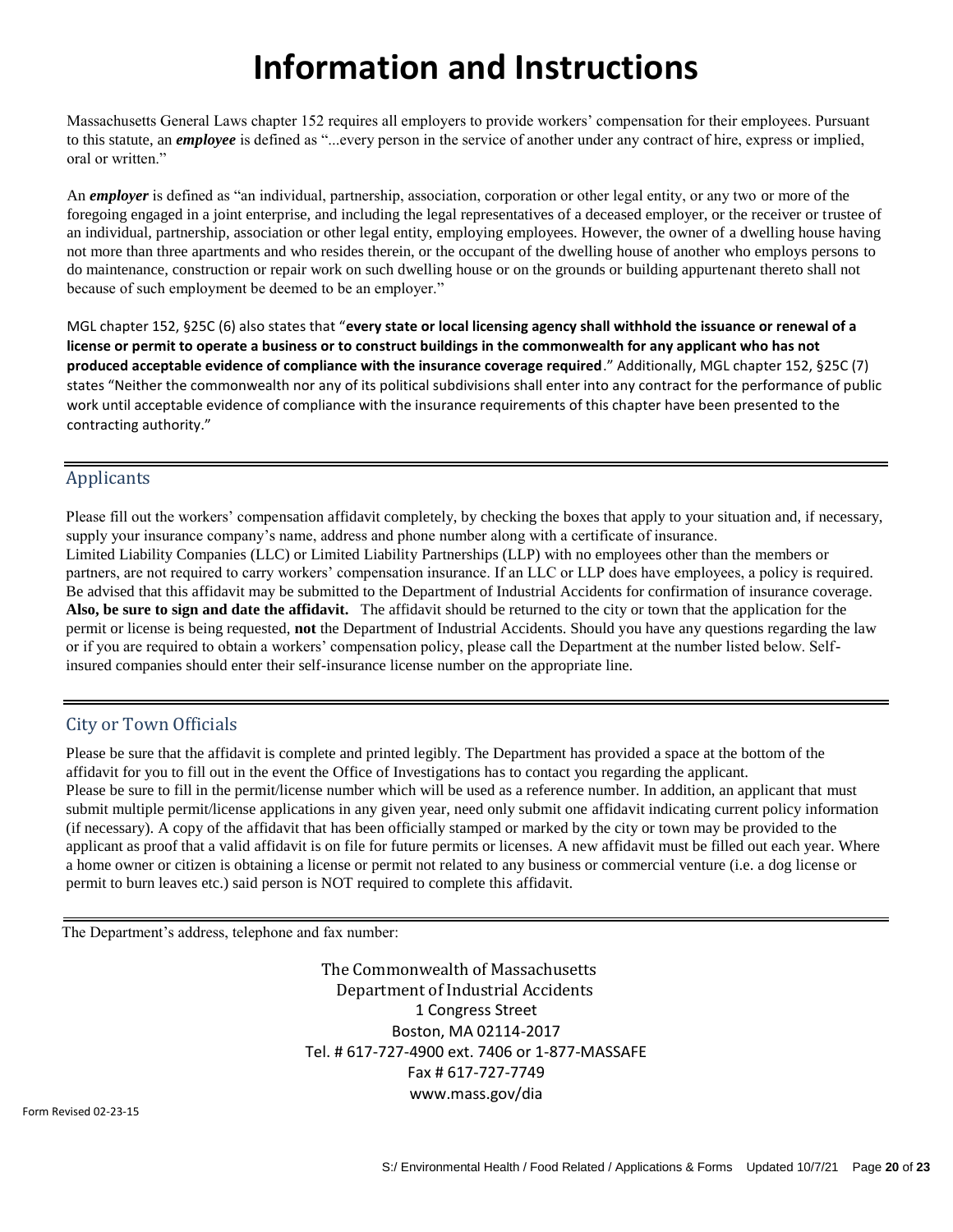**Framingham Public Health Department Website – Food Related: <https://www.framinghamma.gov/3319/Food-Related>**

**"FDA Employee Health & Personal Hygiene Handbook": <https://www.framinghamma.gov/3319/Food-Related>**

**"Merged Food Code" (105 CMR 590.000 & 2013 FDA Food Code): <https://www.mass.gov/lists/retail-food>**

#### **Risk Categorization of Food Establishments Determines how often a food establishment is inspected**

| <b>Risk</b><br>Category | <b>Description</b>                                                                                                                                                                                                                                                                                                                                                                                                                                                                                                                                                                                                                                                                                                                                                                                                                                                                                                             | <b>Frequency</b><br>of Insp/Yr.   |
|-------------------------|--------------------------------------------------------------------------------------------------------------------------------------------------------------------------------------------------------------------------------------------------------------------------------------------------------------------------------------------------------------------------------------------------------------------------------------------------------------------------------------------------------------------------------------------------------------------------------------------------------------------------------------------------------------------------------------------------------------------------------------------------------------------------------------------------------------------------------------------------------------------------------------------------------------------------------|-----------------------------------|
| $\mathbf 0$             | An establishment that sells only prepackaged foods that are not time/temperature control for<br>safety foods. This is a Framingham Board of Health category (local regulation) and is<br>applicable to Framingham businesses only.                                                                                                                                                                                                                                                                                                                                                                                                                                                                                                                                                                                                                                                                                             | <b>Complaint</b><br><b>Driven</b> |
| 1                       | Examples include most convenience store operations, hot dog carts, and coffee shops.<br>Establishments that serve or sell only pre-packaged, non-potentially hazardous foods<br>(non-time/temperature control for safety (TCS) foods). Establishments that prepare only non-<br>potentially hazardous foods (non TCS foods). Establishments that heat only commercially<br>processed, potentially hazardous foods (TCS foods) for hot holding. No cooling of potentially<br>hazardous foods (TCS foods). Establishments that would otherwise be grouped in Category<br>2 but have shown through historical documentation to have achieved active managerial<br>control of foodborne illness risk factors.                                                                                                                                                                                                                      | 1                                 |
| $\overline{2}$          | Examples may include retail food store operations, schools not serving a highly susceptible<br>population, and quick service operations. Limited menu. Most products are prepared/cooked<br>and served immediately. May involve hot and cold holding of potentially hazardous foods<br>(TCS foods) after preparation or cooking. Complex preparation of potentially hazardous foods<br>(TCS foods) requiring cooking, cooling, and reheating for hot holding is limited to only a few<br>potentially hazardous foods (TCS foods). Establishments that would otherwise be grouped in<br>Category 3 but have shown through historical documentation to have achieved active<br>managerial control of foodborne illness risk factors. Newly permitted establishments that<br>would otherwise be grouped in Category 1 until history of active managerial control of<br>foodborne illness risk factors is achieved and documented. | $\overline{2}$                    |
| $\mathbf{3}$            | An example is a full-service restaurant. Extensive menu and handling of raw ingredients.<br>Complex preparation including cooking, cooling, and reheating for hot holding involves many<br>potentially hazardous foods (TCS foods). Variety of processes require hot and cold holding<br>of potentially hazardous food (TCS food). Establishments that would otherwise be grouped in<br>Category 4 but have shown through historical documentation to have achieved active<br>managerial control of foodborne illness risk factors. Newly permitted establishments that<br>would otherwise be grouped in Category 2 until history of active managerial control of<br>foodborne illness risk factors is achieved and documented.                                                                                                                                                                                                | 3                                 |
| 4                       | Examples include preschools, hospitals, nursing homes, and establishments conducting<br>processing at retail. Includes establishments serving a highly susceptible population or that<br>conduct specialized processes, e.g., smoking and curing; reduced oxygen packaging for<br>extended shelf-life.                                                                                                                                                                                                                                                                                                                                                                                                                                                                                                                                                                                                                         | 4                                 |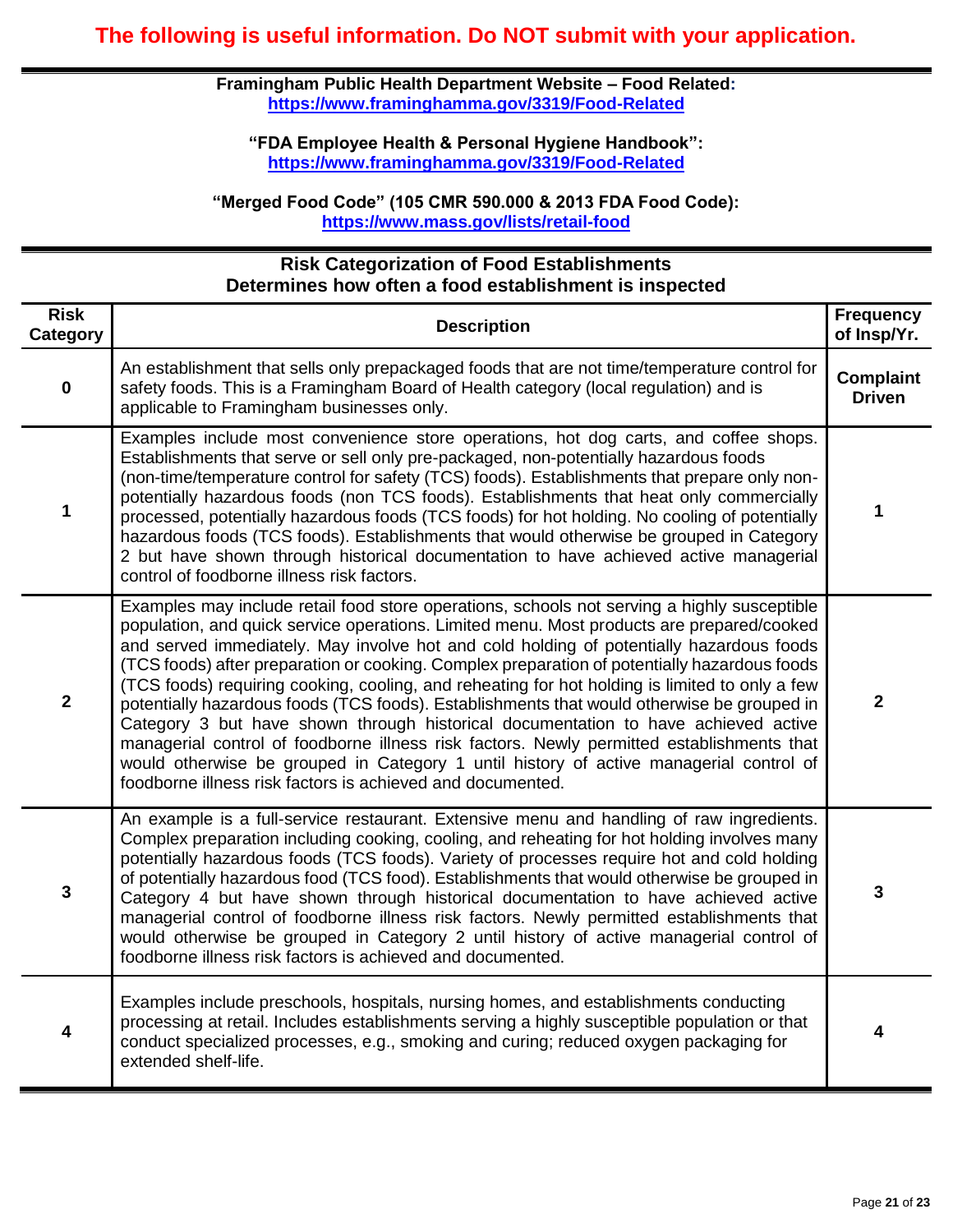## **Clean-up of Vomit and Diarrheal Event Guidelines Keep for your records**

When an employee, customer, or other individual vomits or has a diarrheal event in a food establishment, there is a real potential for the spread of harmful pathogens in the establishment. Putting the proper response into action in a timely manner can help reduce the likelihood that food may become contaminated and that others may become ill as a result of the accident.

Norovirus is the leading cause of foodborne disease outbreaks in the United States and can be highly contagious even with a small number of viral particles. Transmission occurs via foodborne and person-to-person routes, airborne inhalation of vomitus droplets, and through contact with contaminated environmental surfaces.

Effective clean-up of vomitus and fecal matter in a food establishment should be handled differently from routine cleaning procedures. It should involve a more stringent cleaning and disinfecting process. Some chemicals that are routinely used for sanitizing food-contact surfaces and disinfecting such as certain quaternary ammonium compounds may not be effective against Norovirus.

A clean-up and response plan is intended to address situations where a food employee or other individual becomes physically ill in areas where food may be prepared, stored or served**. Once such an episode has occurred, TIMELY EFFECTIVE clean-up is IMPERATIVE.** 

#### **When developing a Plan that addresses the need for the cleaning & disinfection of a vomitus and / or diarrheal contamination event, a food establishment should consider the following:**

- The Procedures for containment and removal of any discharges, including airborne particulates.
- The Procedures for cleaning, sanitizing, and, as necessary, the disinfection of any surfaces that may have become contaminated.
- The Procedures for the evaluation and disposal of any food that may have been exposed to discharges.
- The availability of effective Disinfectants, personal protective equipment, and other cleaning and disinfecting equipment and appurtenances intended for response and their proper use.
- Procedures for the disposal and / or cleaning and disinfection of tools and equipment used to clean up vomitus or fecal matter.
- The circumstances under which a food employee is to wear personal protective equipment for cleaning and disinfection of a contaminated area.
- Notification to food employees on the proper used of personal protective equipment and procedures to follow in containing, cleaning, and disinfecting a contaminated area.
- The segregation of areas that may have been contaminated so as to minimize the unnecessary exposure of employees, customers and others in the facility to the discharges or to surfaces or food that may have become contaminated.
- Minimizing risk of disease transmission through the exclusion and restriction of ill employees as specified in 2-201.22 of the 2013 FDA Food Code.
- Minimizing risk of disease transmission through the prompt removal of ill customers and others from areas of food preparation, service and storage; and the conditions under which the plan will be implemented.
- Conditions under which the Plan will be implement.